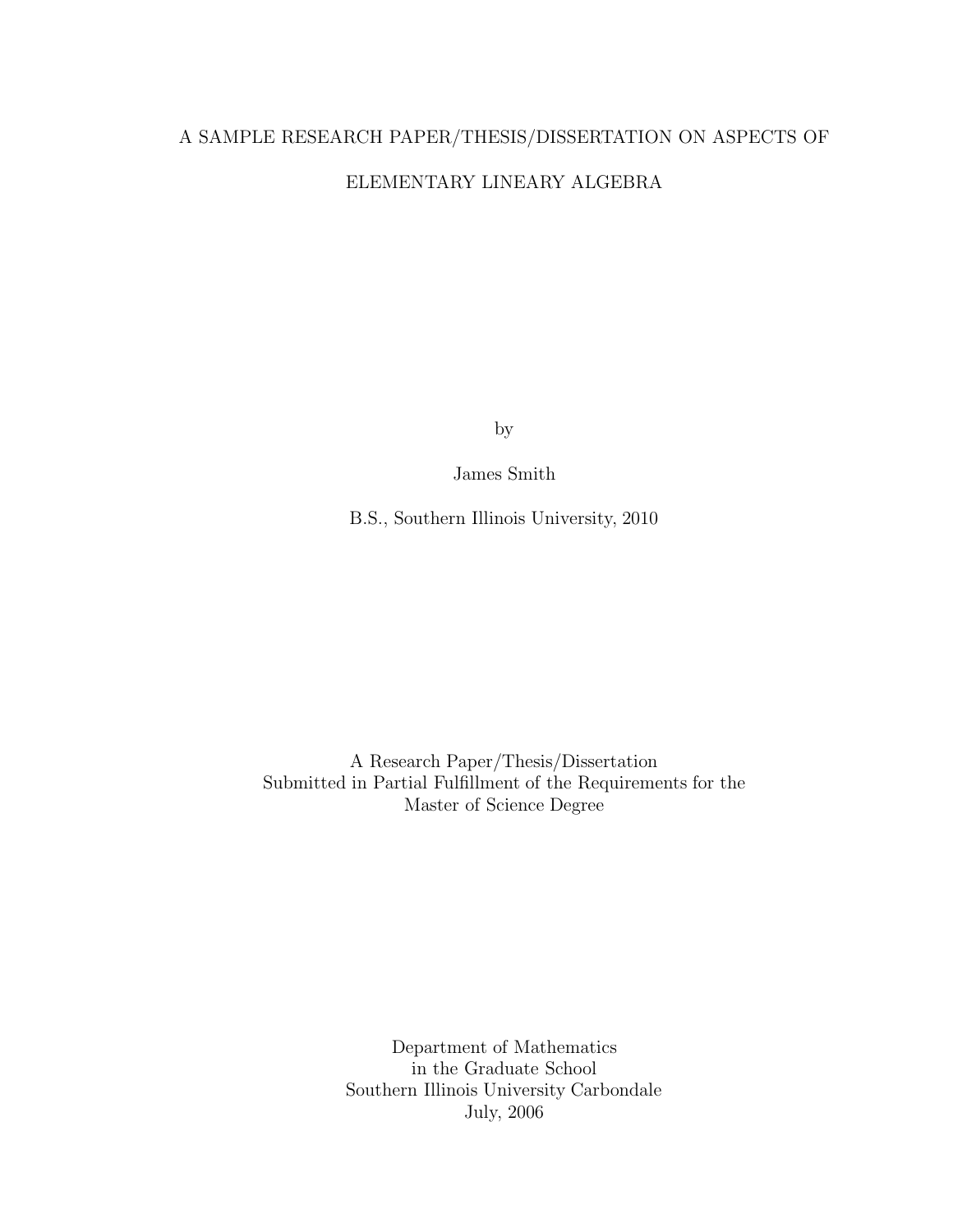(Please replace Name and Year with your information and delete all instructions)

Copyright by NAME, YEAR All Rights Reserved

\*\*(This page is optional)\*\*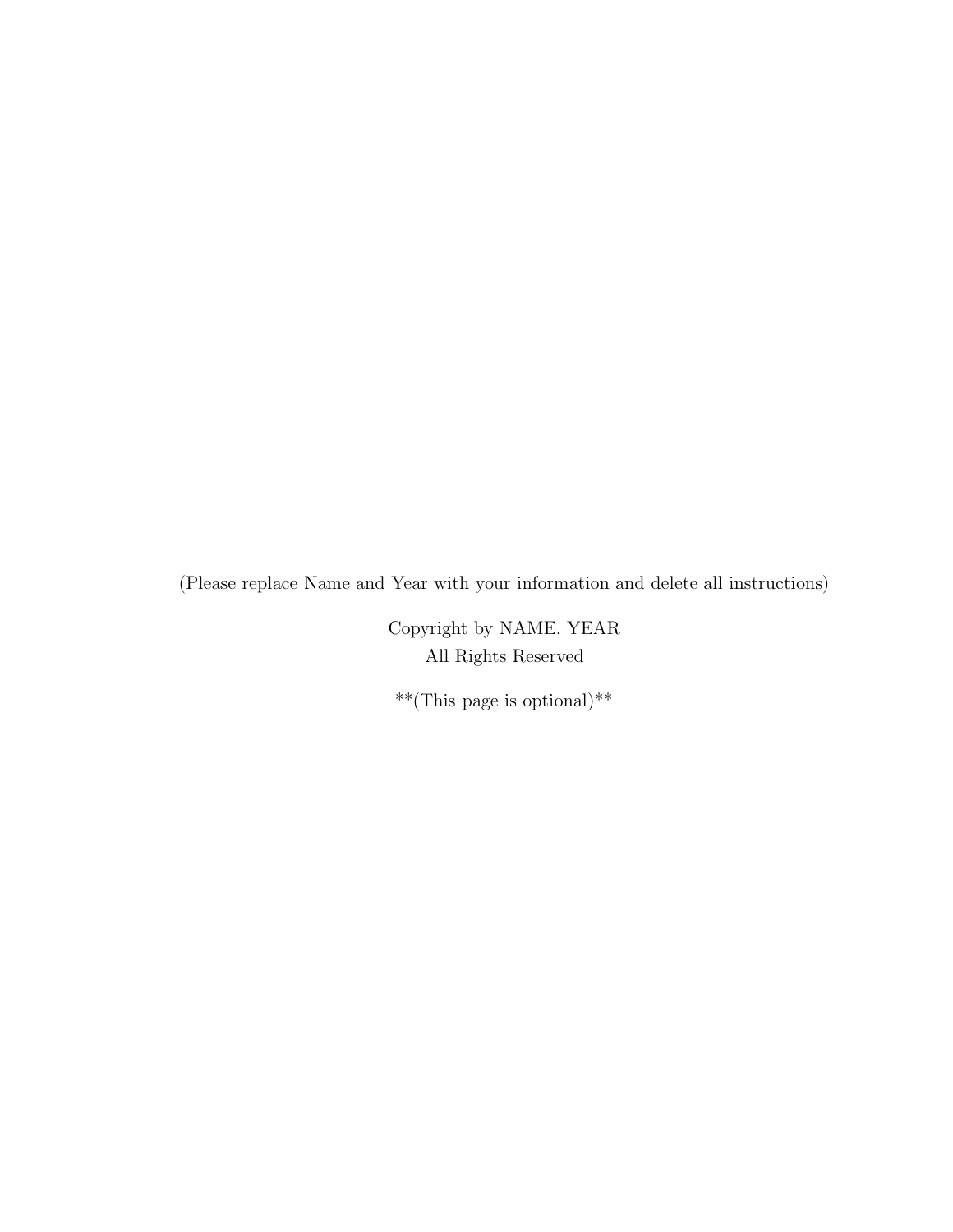## RESEARCH PAPER/THESIS/DISSERTATION APPROVAL

TITLE (in all caps)

By

(Author)

A Thesis/Dissertation Submitted in Partial

Fulfillment of the Requirements

for the Degree of

(Degree)

in the field of (Major)

Approved by:

(Name of thesis/dissertation chair), Chair

(Name of committee member 1)

(Name of committee member 2)

(Name of committee member 3)

(Name of committee member 4)

Graduate School Southern Illinois University Carbondale (Date of Approval)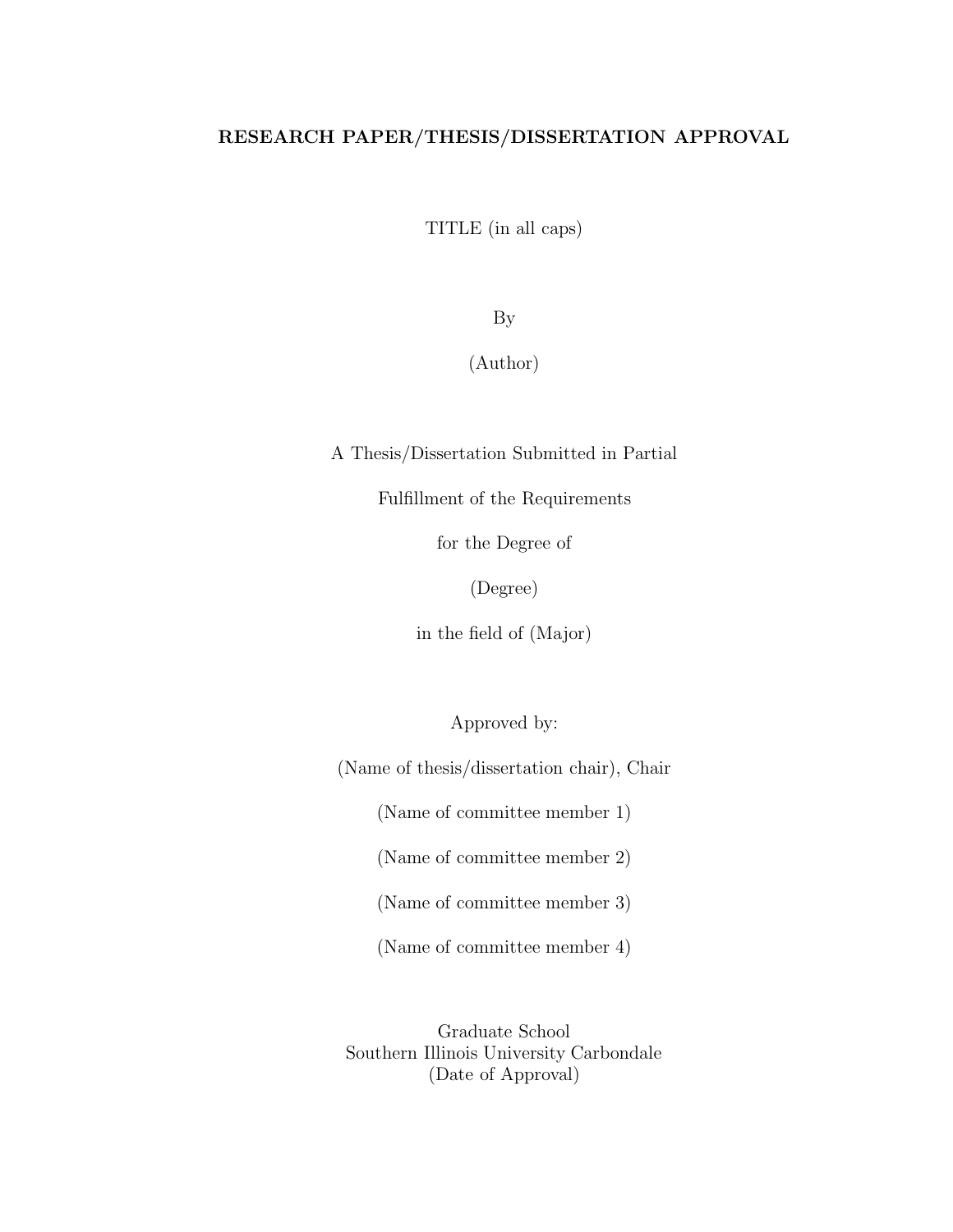### AN ABSTRACT OF THE DISSERTATION OF

NAME OF STUDENT, for the Doctor of Philosophy degree in MAJOR FIELD, presented on DATE OF DEFENSE, at Southern Illinois University Carbondale. (Do not use abbreviations.)

# TITLE: A SAMPLE RESEARCH PAPER ON ASPECTS OF ELEMENTARY LINEAR ALGEBRA

#### MAJOR PROFESSOR: Dr. J. Jones

(Begin the abstract here, typewritten and double-spaced. A thesis abstract should consist of 350 words or less including the heading. A page and one-half is approximately 350 words.)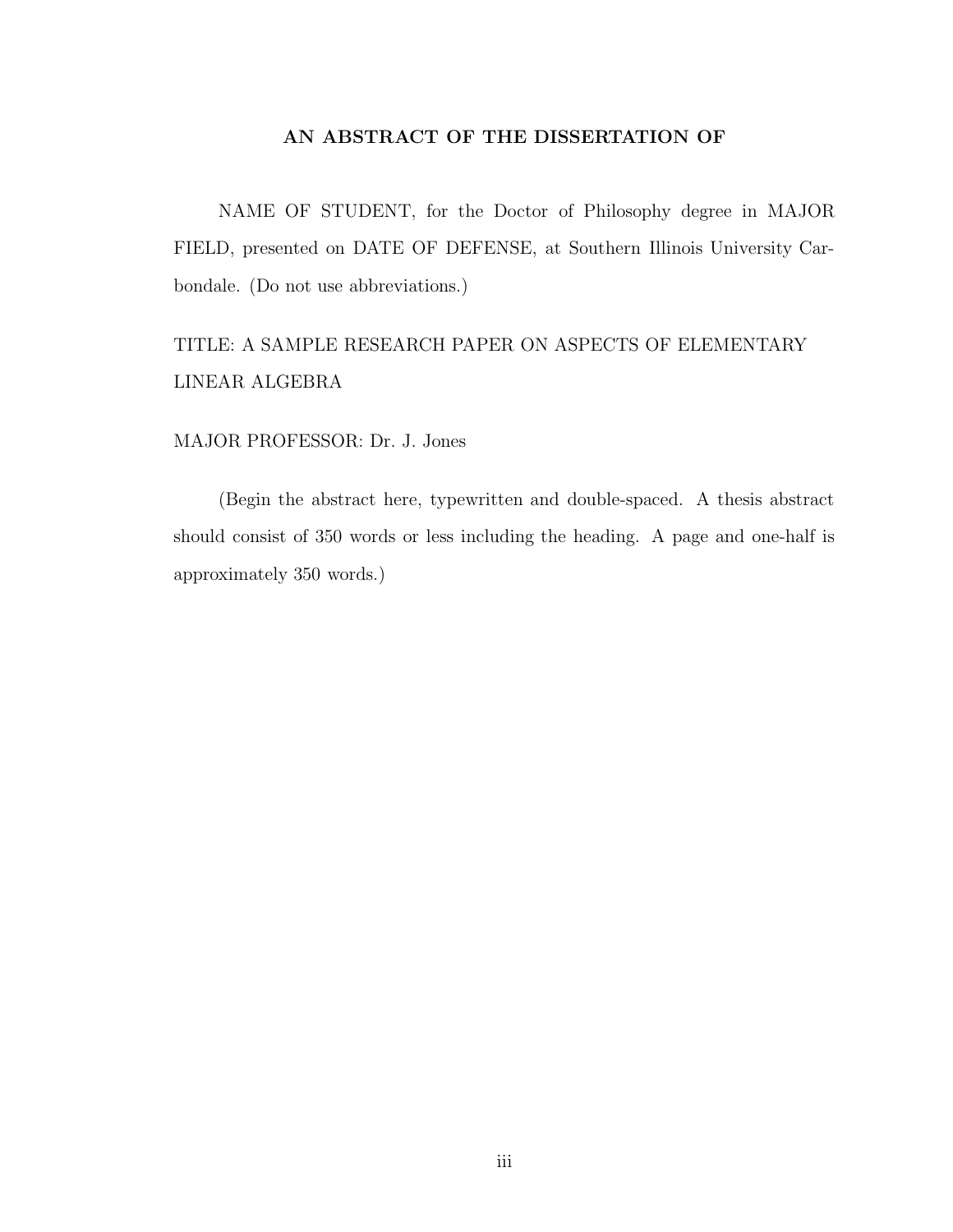### DEDICATION

## (NO REQUIRED FOR RESEARCH PAPER)

(The dedication, as the name suggests is a personal dedication of one's work. The section is OPTIONAL and should be double-spaced if included in the thesis/dissertation.)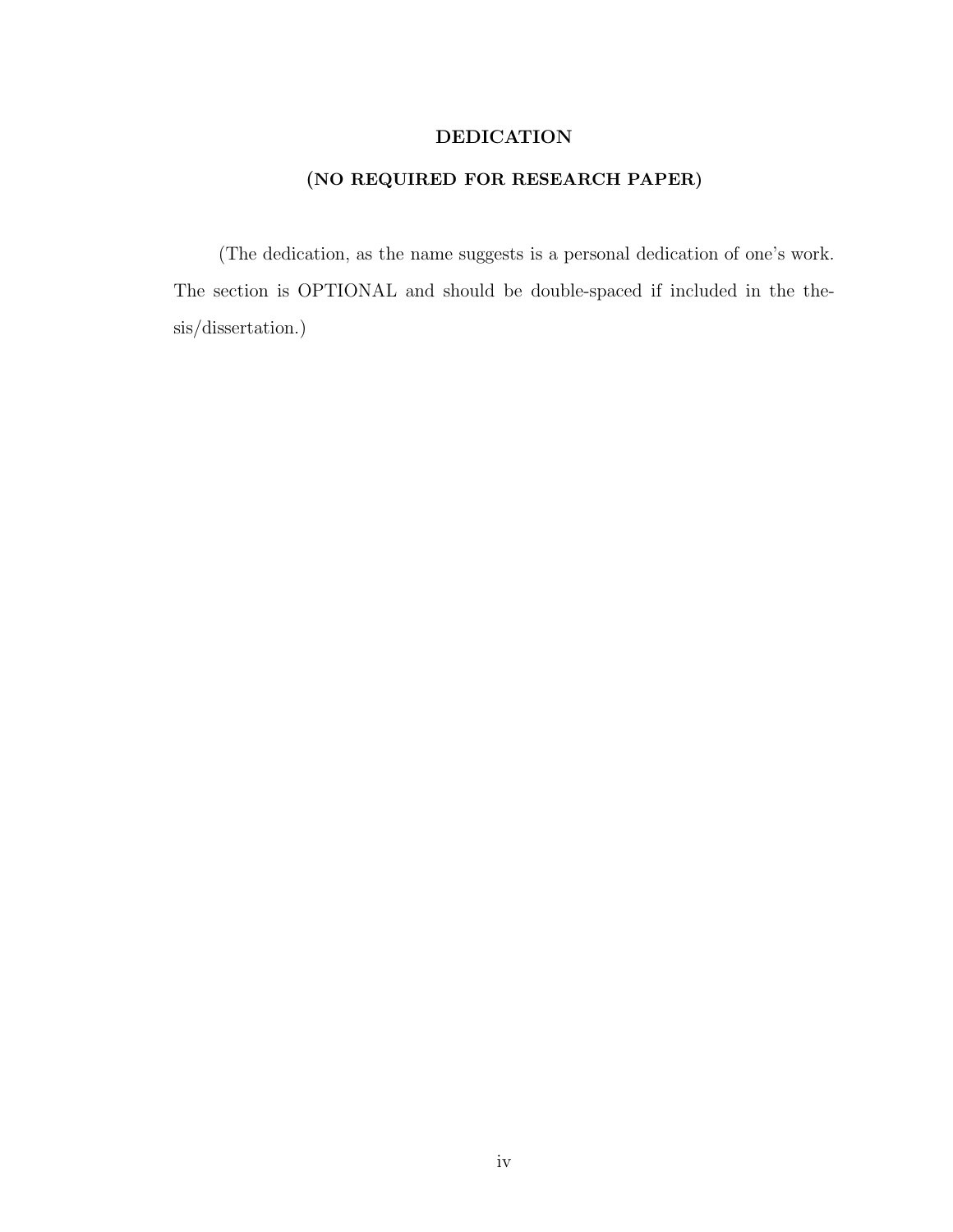# ACKNOWLEDGMENTS (NOT REQUIRED IN RESEARCH PAPER)

I would like to thank Dr. Jones for his invaluable assistance and insights leading to the writing of this paper. My sincere thanks also goes to the seventeen members of my graduate committee for their patience and understanding during the nine years of effort that went into the production of this paper.

A special thanks also to Howard Anton [1], from whose book many of the examples used in this sample research paper have been quoted. Another special thanks to Prof. Ronald Grimmer who provided the previous thesis template upon which much of this is based and for help with graphics packages.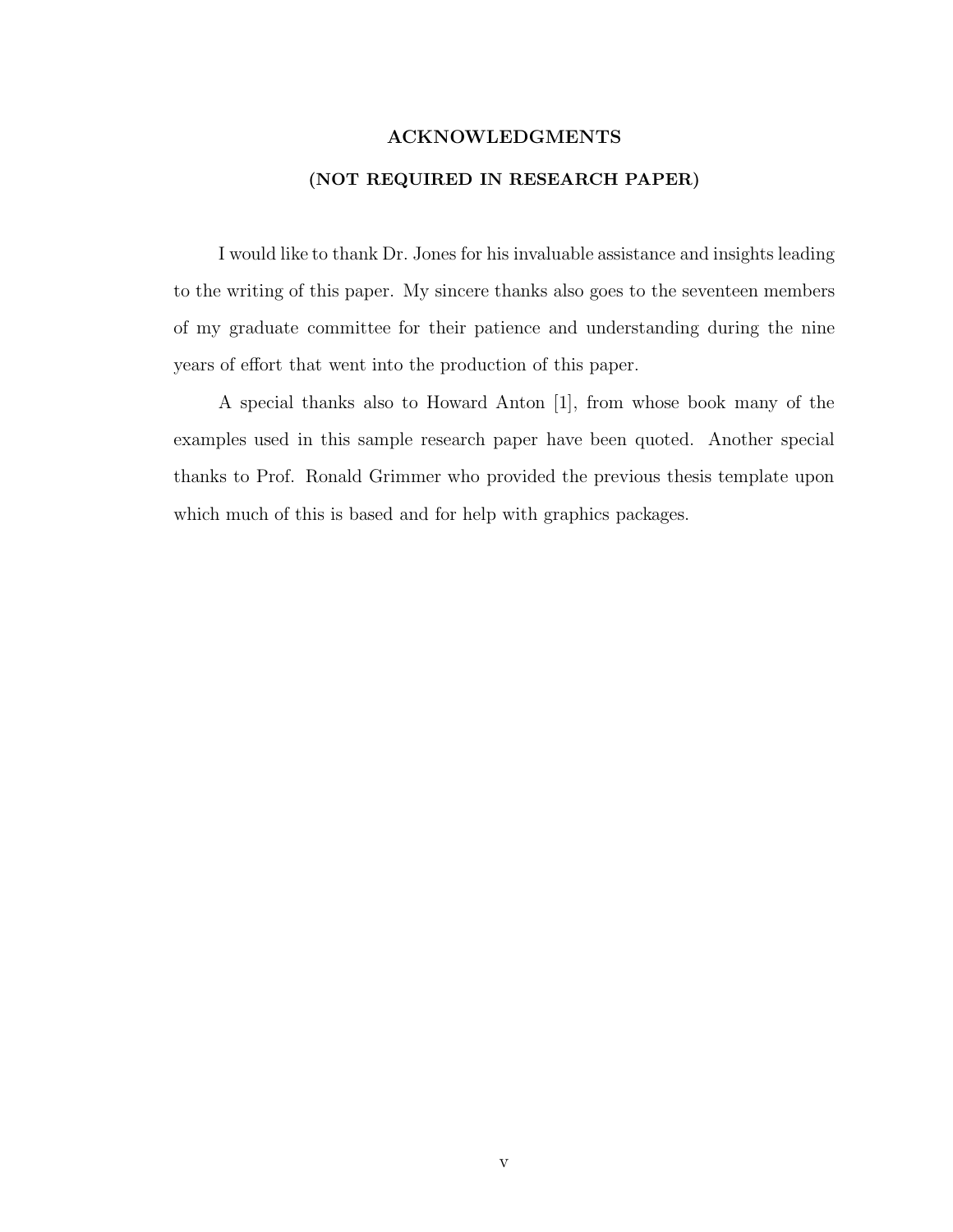### PREFACE

## (DO NOT USE IN RESEARCH PAPER)

A preface or foreword may contain the author's statement of the purpose of the study or special notes to the reader. This section is OPTIONAL and should be double-spaced if used in the thesis/dissertation.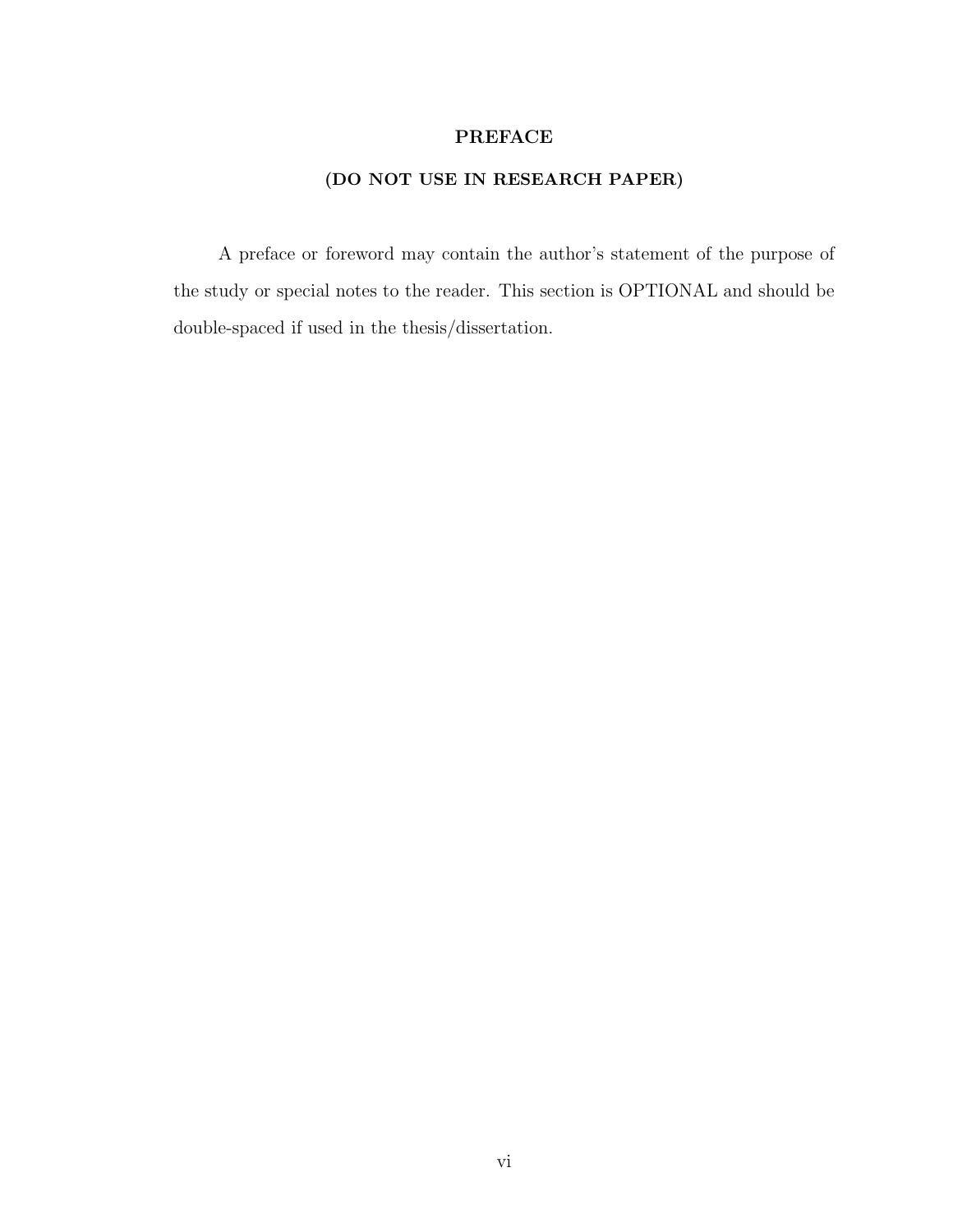## TABLE OF CONTENTS

|                                                                                                                                                                                                                                                                                                                                                                                                                                                                                | iii            |  |  |  |  |  |  |  |  |
|--------------------------------------------------------------------------------------------------------------------------------------------------------------------------------------------------------------------------------------------------------------------------------------------------------------------------------------------------------------------------------------------------------------------------------------------------------------------------------|----------------|--|--|--|--|--|--|--|--|
| iv                                                                                                                                                                                                                                                                                                                                                                                                                                                                             |                |  |  |  |  |  |  |  |  |
| $\overline{\mathbf{V}}$                                                                                                                                                                                                                                                                                                                                                                                                                                                        |                |  |  |  |  |  |  |  |  |
| Preface<br>$\mathcal{L}_{\mathcal{A}}(\mathcal{A},\mathcal{A},\mathcal{A},\mathcal{A},\mathcal{A},\mathcal{A},\mathcal{A},\mathcal{A},\mathcal{A},\mathcal{A},\mathcal{A},\mathcal{A},\mathcal{A},\mathcal{A},\mathcal{A},\mathcal{A},\mathcal{A},\mathcal{A},\mathcal{A},\mathcal{A},\mathcal{A},\mathcal{A},\mathcal{A},\mathcal{A},\mathcal{A},\mathcal{A},\mathcal{A},\mathcal{A},\mathcal{A},\mathcal{A},\mathcal{A},\mathcal{A},\mathcal{A},\mathcal{A},\mathcal{$<br>vi |                |  |  |  |  |  |  |  |  |
| viii                                                                                                                                                                                                                                                                                                                                                                                                                                                                           |                |  |  |  |  |  |  |  |  |
| ix                                                                                                                                                                                                                                                                                                                                                                                                                                                                             |                |  |  |  |  |  |  |  |  |
|                                                                                                                                                                                                                                                                                                                                                                                                                                                                                | $\mathbf{1}$   |  |  |  |  |  |  |  |  |
| Systems of Linear Equations and Matrices<br>$\mathbf{1}$                                                                                                                                                                                                                                                                                                                                                                                                                       | $\overline{2}$ |  |  |  |  |  |  |  |  |
| Introductions to Systems of Linear Equations<br>1.1                                                                                                                                                                                                                                                                                                                                                                                                                            | $\overline{2}$ |  |  |  |  |  |  |  |  |
| 1.2                                                                                                                                                                                                                                                                                                                                                                                                                                                                            | $\overline{4}$ |  |  |  |  |  |  |  |  |
| 1.3<br>Further Results on Systems of Equations                                                                                                                                                                                                                                                                                                                                                                                                                                 | $\overline{5}$ |  |  |  |  |  |  |  |  |
| 1.3.1                                                                                                                                                                                                                                                                                                                                                                                                                                                                          | 6              |  |  |  |  |  |  |  |  |
| $\overline{2}$                                                                                                                                                                                                                                                                                                                                                                                                                                                                 | $\overline{7}$ |  |  |  |  |  |  |  |  |
| 2.1                                                                                                                                                                                                                                                                                                                                                                                                                                                                            | $\overline{7}$ |  |  |  |  |  |  |  |  |
| 2.2<br>Evaluating Determinants by Row Reduction                                                                                                                                                                                                                                                                                                                                                                                                                                | 8              |  |  |  |  |  |  |  |  |
| 2.2.1                                                                                                                                                                                                                                                                                                                                                                                                                                                                          | 8              |  |  |  |  |  |  |  |  |
| Properties of the Determinant Function<br>2.3                                                                                                                                                                                                                                                                                                                                                                                                                                  | 8              |  |  |  |  |  |  |  |  |
| 3                                                                                                                                                                                                                                                                                                                                                                                                                                                                              | 11             |  |  |  |  |  |  |  |  |
|                                                                                                                                                                                                                                                                                                                                                                                                                                                                                | 16             |  |  |  |  |  |  |  |  |
| 16                                                                                                                                                                                                                                                                                                                                                                                                                                                                             |                |  |  |  |  |  |  |  |  |
| 19                                                                                                                                                                                                                                                                                                                                                                                                                                                                             |                |  |  |  |  |  |  |  |  |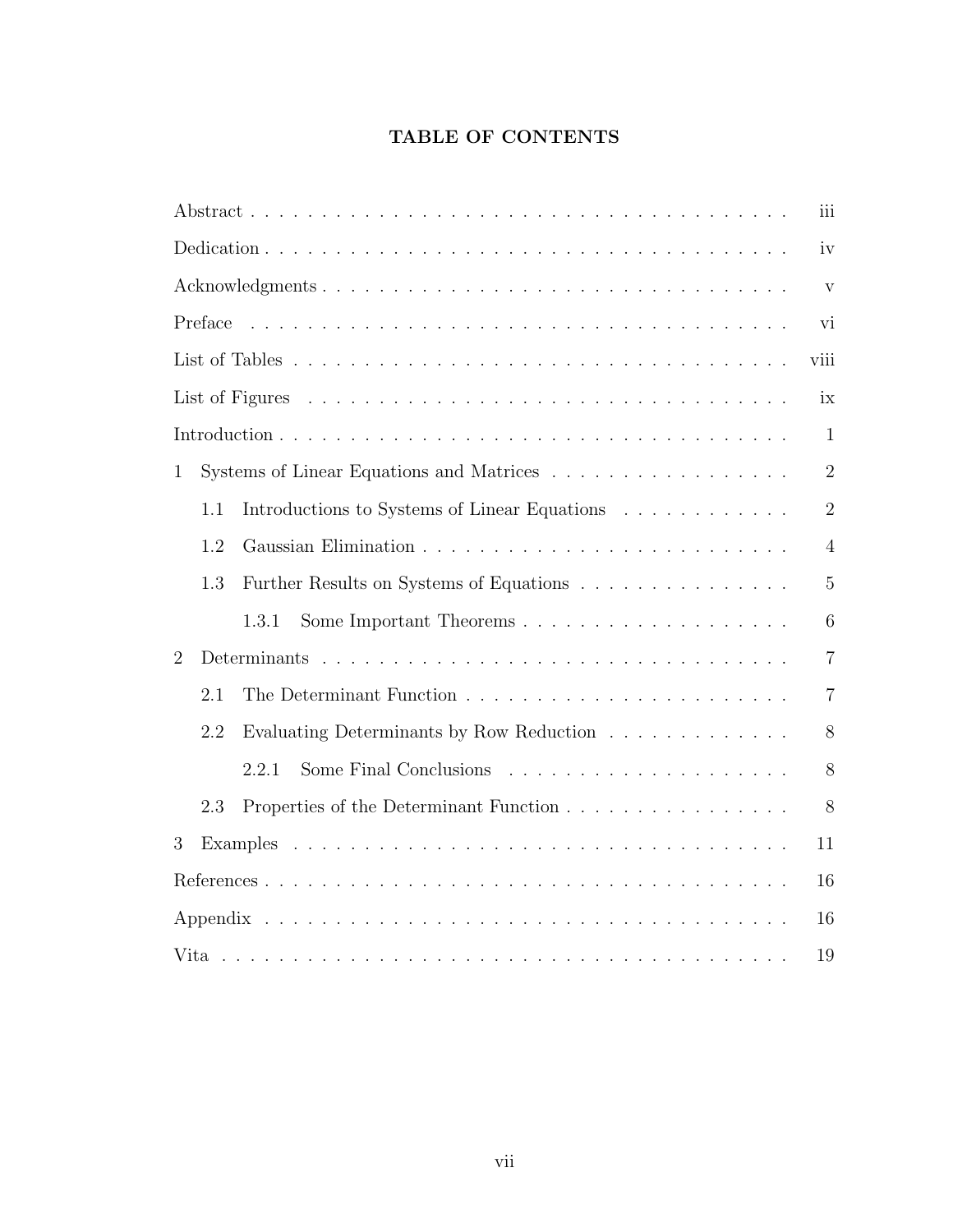## LIST OF TABLES

2.1 An example table showing how centering works with extended captioning. 9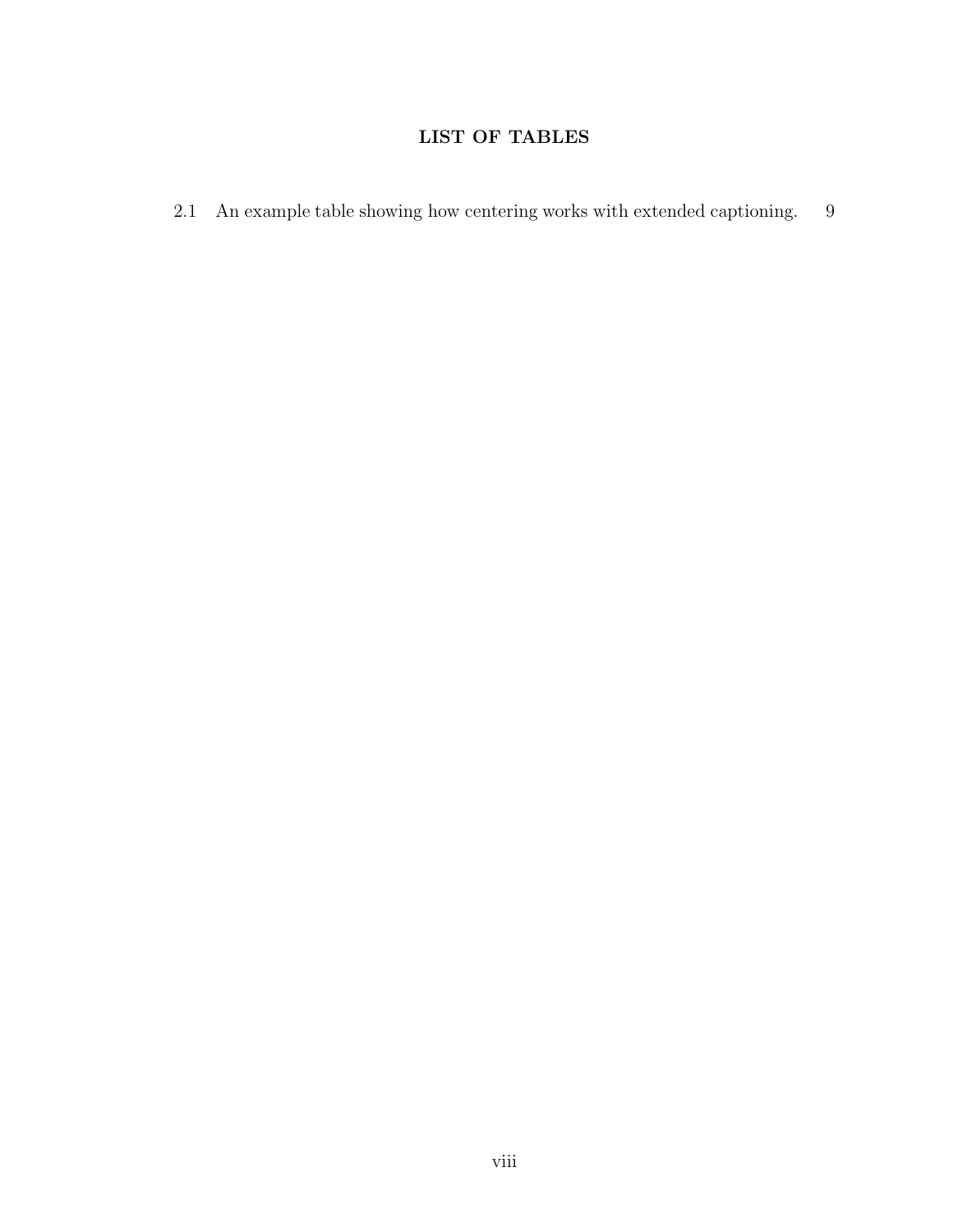## LIST OF FIGURES

|         | 1.1 (a) no solution, (b) one solution, (c) infinitely many solutions $\dots$ .                 | 3              |  |  |  |  |
|---------|------------------------------------------------------------------------------------------------|----------------|--|--|--|--|
| 1.2     | Inside and outside numbers of a matrix multiplication problem of $A \times B =$                |                |  |  |  |  |
|         | AB, showing how the inside dimensions are dropped and the dimensions                           |                |  |  |  |  |
|         | of the product are the outside dimenions. $\ldots$ , $\ldots$ , $\ldots$ , $\ldots$ , $\ldots$ | $\overline{5}$ |  |  |  |  |
| 2.1     |                                                                                                | 10             |  |  |  |  |
| 2.2     |                                                                                                | 10             |  |  |  |  |
| 3.1     | Two rows of graphics: (a) Square (b) Circle (c) Rectangle $\dots \dots$                        | 12             |  |  |  |  |
| $3.2\,$ | Three rows of graphics: (a)–(c) Squares. (d)–(f) Circles. (g)–(i) Ovals.                       | 13             |  |  |  |  |
|         | 3.3 Use of verbatim environment                                                                | 14             |  |  |  |  |
|         |                                                                                                | 15             |  |  |  |  |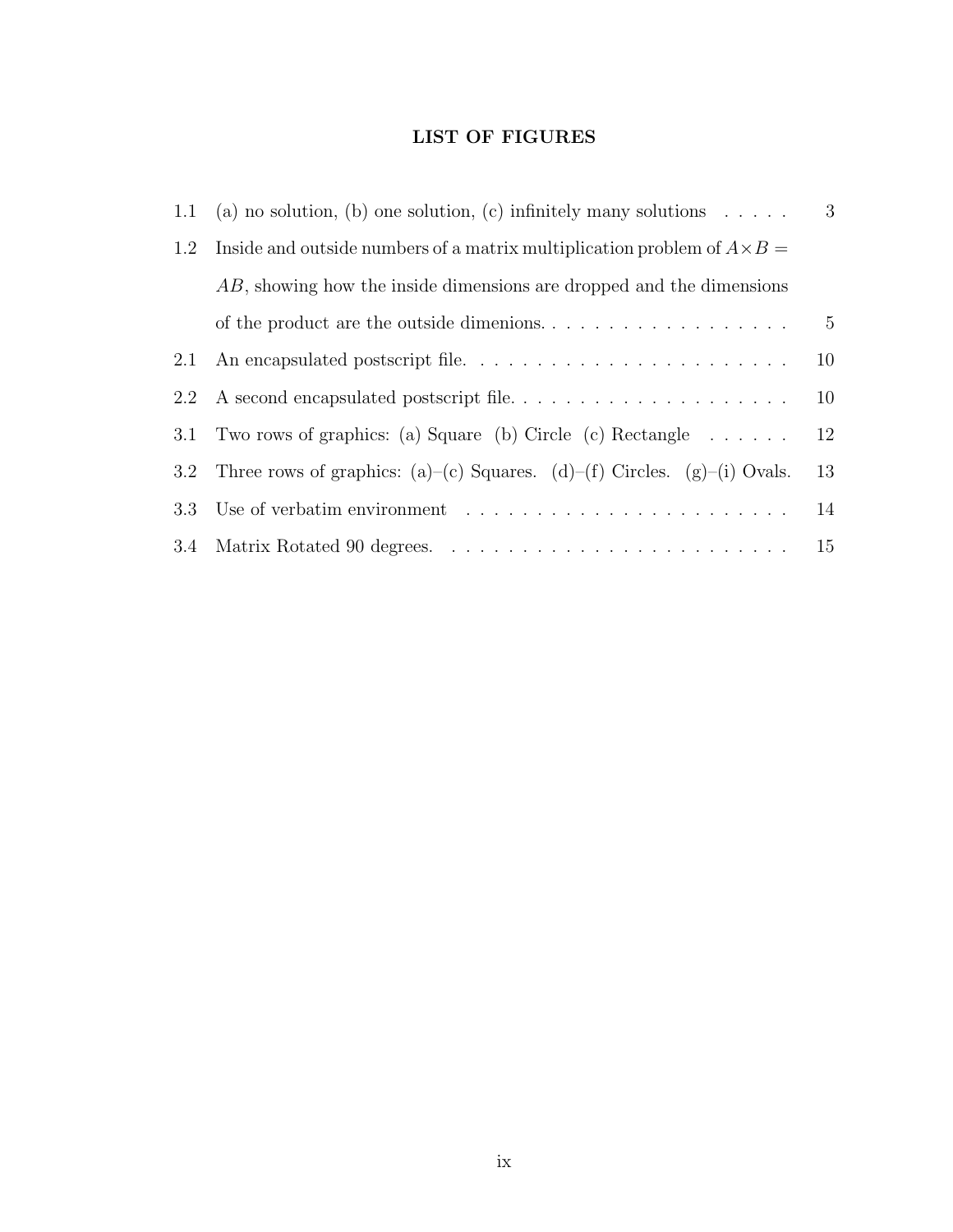#### INTRODUCTION

This paper provides an elementary treatment of linear algebra that is suitable for students in their freshman or sophomore year. Calculus is not a prerequisite.

The aim in writing this paper is to present the fundamentals of linear algebra in the clearest possible way. Pedagogy is the main consideration. Formalism is secondary. Where possible, basic ideas are studied by means of computational examples and geometrical interpretation.

The treatment of proofs varies. Those proofs that are elementary and hve significant pedagogical content are presented precisely, in a style tailored for beginners. A few proofs that are more difficult, but pedgogically valuable, are placed at the end of of the section and marked "Optional". Still other proofs are omitted completely, with emphasis placed on applying the theorem.

Chapter 1 deals with systems of linear equations, how to solve them, and some of their properties. It also contains the basic material on matrices and their arithmetic properties.

Chapter 2 deals with determinants. I have used the classical permutation approach. This is less abstract than the approach through  $n$ -linear alternative forms

and gives the student a better intuitive grasp of the subject than does an inductive development.

Chapter 3 introduces vectors in 2-space and 3-space as arrows and develops the analytic geometry of lines and planes in 3-space. Depending on the background of the students, this chapter can be omitted without a loss of continuity.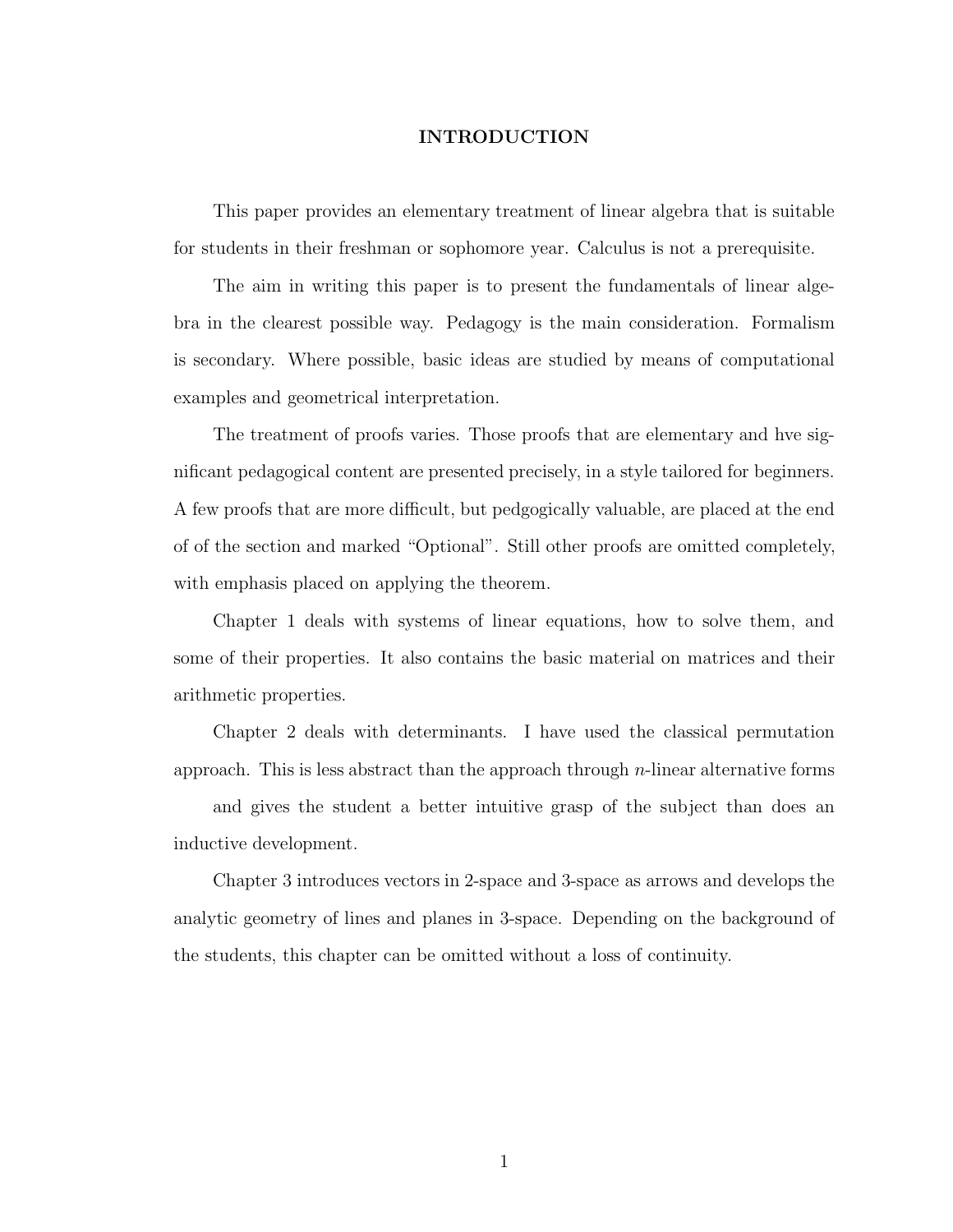### CHAPTER 1

### SYSTEMS OF LINEAR EQUATIONS AND MATRICES

#### 1.1 INTRODUCTIONS TO SYSTEMS OF LINEAR EQUATIONS

In this section we introduce base terminology and discuss a method for solving systems of linear equations.

A line in the xy-plain can be represented algebraically by an equation of the form

$$
a_1x + a_2y = b
$$

An equation of this kind is called a linear equation in the variables x and y. More generally, we define a linear equation in the *n* variables  $x_1, \ldots, x_n$  to be one that can be expressed in the form

$$
a_1x_1 + a_2x_2 + \dots + a_nx_n = b \tag{1.1}
$$

where  $a_1, a_2, \ldots, a_n$  and b are real constants.

**Definition.** A finite set of linear equations in the variables  $x_1, x_2, \ldots, x_n$  is called a system of linear equations.

Not all systems of linear equations has solutions. A system of equations that has no solution is said to be *inconsistent*. If there is at least one solution, it is called consistent. To illustrate the possibilities that can occur in solving systems of linear equations, consider a general system of two linear equations in the unknowns  $x$  and  $y$ :

$$
a_1x + b_1y = c_1
$$

$$
a_2x + b_2y = c_2
$$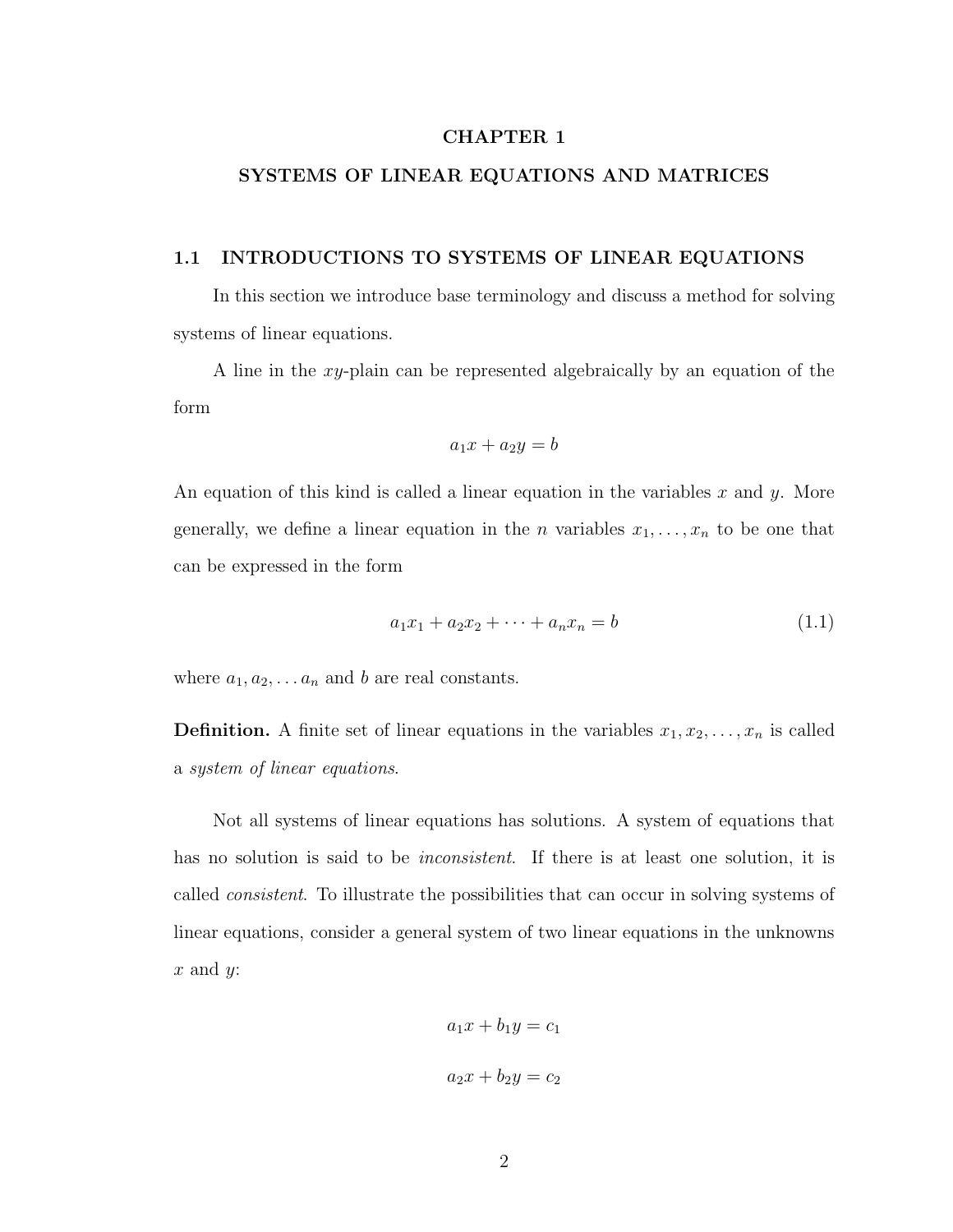The graphs of these equations are lines; call them  $l_1$  and  $l_2$ . Since a point  $(x, y)$  lies on a line if and only if the numbers  $x$  and  $y$  satisfy the equation of the line, the solutions of the system of equations will correspond to points of intersection of  $l_1$ and  $l_2$ . There are three possibilities:



Figure 1.1. (a) no solution, (b) one solution, (c) infinitely many solutions The three possiblities illustrated in Figure 1.1 are as follows:

- (a)  $l_1$  and  $l_2$  are parallel, in which case there is no intersection, and consequently no solution to the system.
- (b)  $l_1$  and  $l_2$  intersect at only one point, in which case the system has exactly one solution.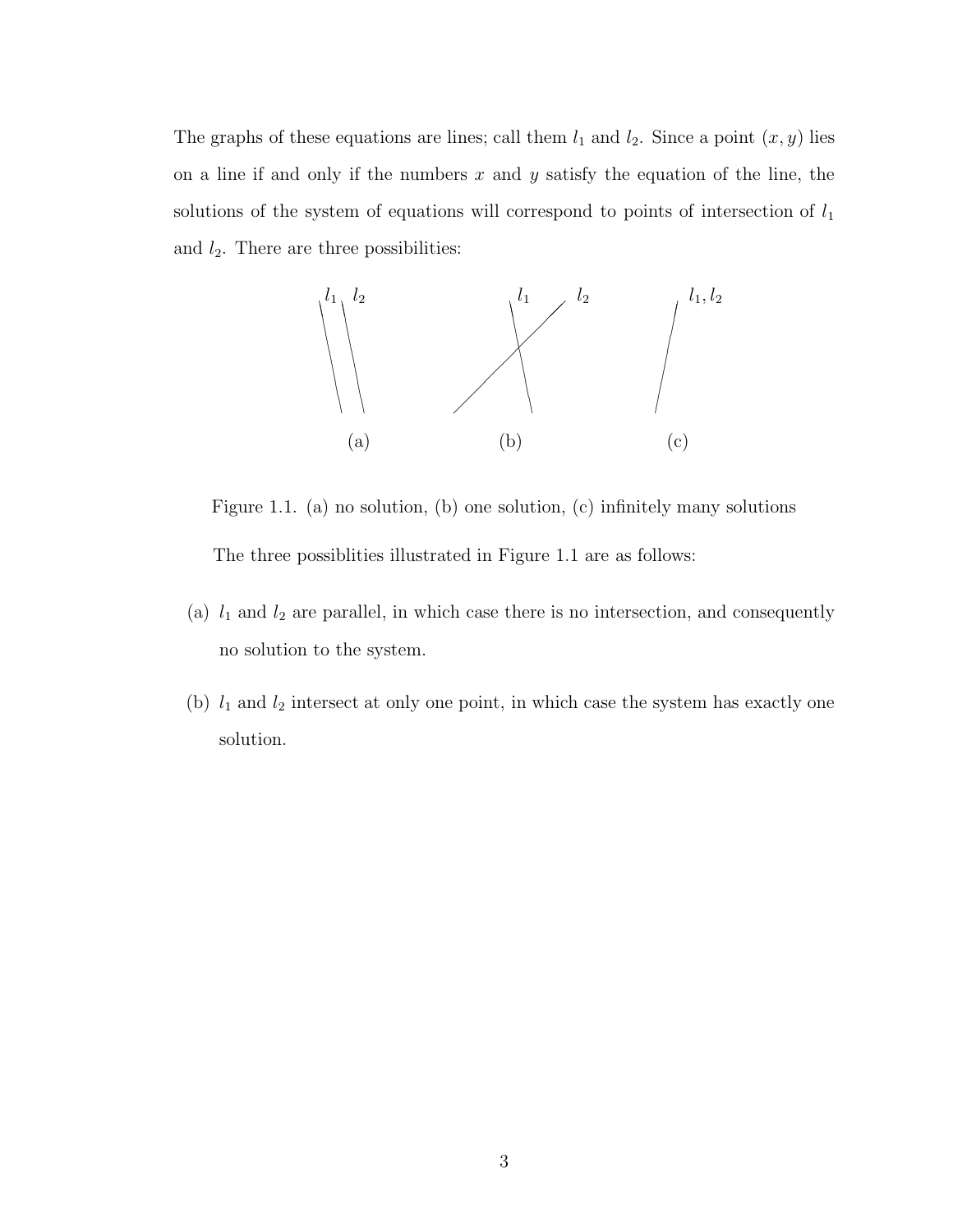(c)  $l_1$  and  $l_2$  coincide, in which case there are infinitely many points of intersection, and consequently infinitely many solutions to the system.

Although we have considered only two equations with two unknowns here, we will show later that this same result holds for arbitrary systems; that is, every system of linear equations has either no solutions, exactly one solution, or infinitely many solutions.

#### 1.2 GAUSSIAN ELIMINATION

In this section we give a systematic procedure for solving systems of linear equations; it is based on the idea of reducing the augmented matrix to a form that is simple enough so that the system of equations can be solved by inspection.

Remark. It is not difficult to see that a matrix in row-echelon form must have zeros below each leading 1. In contrast a matrix in reduced row-echelon form must have zeros above and below each leading 1.

As a direct result of Figure 1.1 on page 3 we have the following important theorem.

**Theorem 1.2.1.** A homogenous system of linear equations with more unknowns than equations always has infinitely many solutions

The definition of matrix multiplication requires that the number of columns of the first factor  $A$  be the same as the number of rows of the second factor  $B$  in order to form the product AB. If this condition is not satisfied, the product is undefined. A convenient way to determine whether a product of two matrices is defined is to write down the size of the first factor and, to the right of it, write down the size of the second factor. If, as in Figure 1.2, the inside numbers are the same, then the product is defined. The outside numbers then give the size of the product.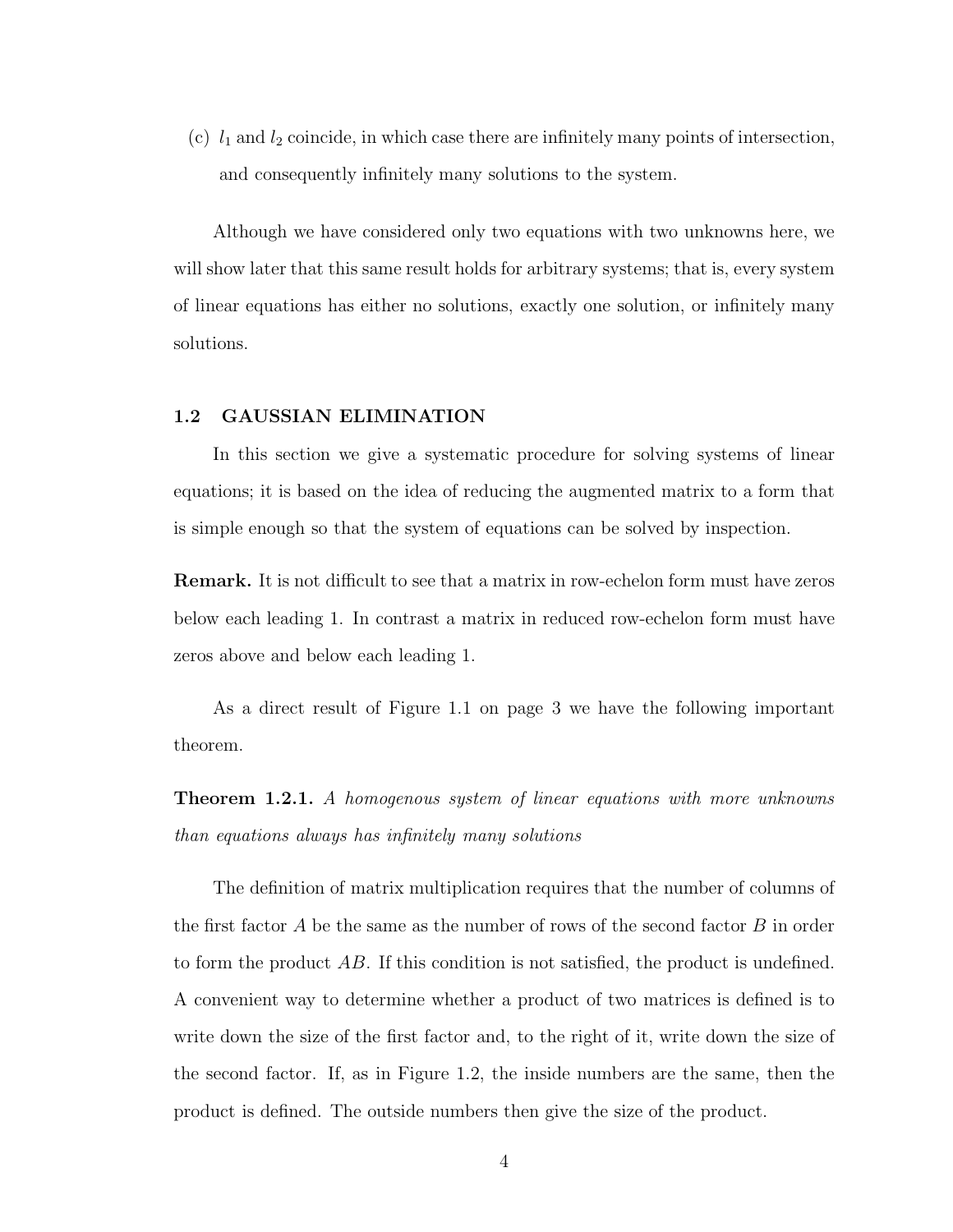

Figure 1.2. Inside and outside numbers of a matrix multiplication problem of  $A \times B = AB$ , showing how the inside dimensions are dropped and the dimensions of the product are the outside dimenions.

Although the commutative law for multiplication is not valid in matrix arithmetic, many familiar laws of arithmetic are valid for matrices. Some of the most important ones and their names are summarized in the following proposition.

Proposition 1.2.2. Assuming that the sizes of the matrices are such that the indicated operations can be performed, the following rules of matrix arithmetic are valid.

- (a)  $A + B = B + A$  (Commutative law for addition)
- (b)  $A + (B + C) = (A + B) + C$  (Associative law for addition)
- (c)  $A(BC) = (AB)C$  (Associative law for multiplication)

#### 1.3 FURTHER RESULTS ON SYSTEMS OF EQUATIONS

In this section we shall establish more results about systems of linear equations and invertibility of matrices. Our work will lead to a method for solving  $n$  equations in n unknowns that is more efficient than Gaussian elimination for certain kinds of problems.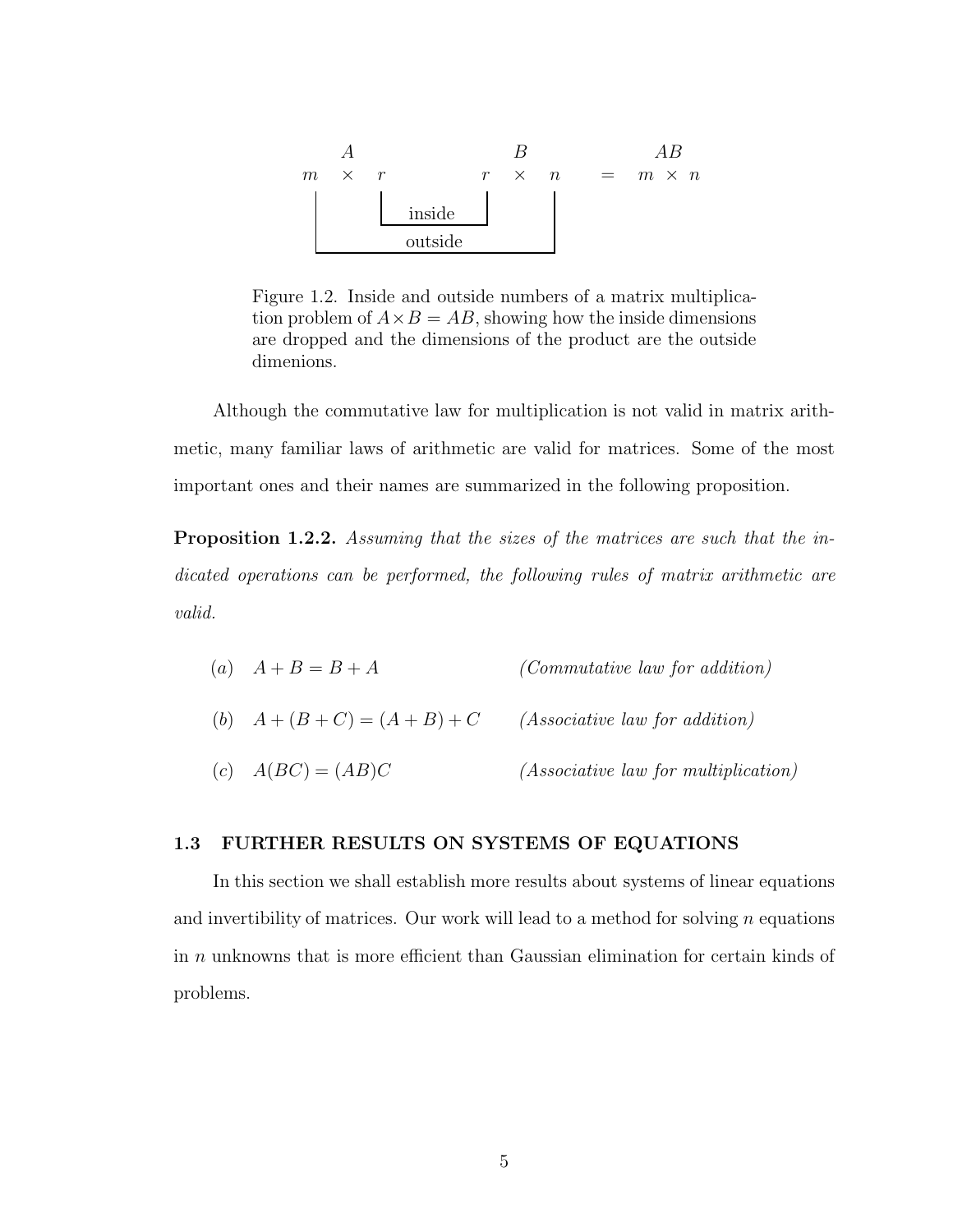#### 1.3.1 Some Important Theorems

**Theorem 1.3.1.** If A is an invertible  $n \times n$  matrix, then for each  $n \times 1$  matrix B, the system of equations  $AX = B$  has exactly one solution, namely,  $X = A^{-1}B$ .

*Proof.* Since  $A(A^{-1}B) = B$ ,  $X = A^{-1}B$  is a solution of  $AX = B$ . To show that this is the only solution, we will assume that  $X_0$  is an arbitrary solution, and then show that  $X_0$  must be the solution  $A^{-1}B$ .

If  $X_0$  is any solution, then  $AX_0 = B$ . Multiplying both sides by  $A^{-1}$ , we obtain  $X_0 = A^{-1}B.$  $\Box$ 

**Theorem 1.3.2.** Let  $A$  be a square matrix.

- (a) If B is a square matrix satisfying  $BA = I$ , then  $B = A^{-1}$ .
- (b) If B is a square matrix satisfying  $AB = I$ , then  $B = A^{-1}$ .

In our later work the following fundamental problem will occur over and over again in various contexts.

Let A be fixed  $m \times n$  matrix. Find all  $m \times 1$  matrices B such that the system of equations  $AX = B$  is consistent.

If A is an invertible matrix, Theorem 1.3.2 completely solves this problem by asserting that for every  $m \times n$  matrix B,  $AX = B$  has the unique solution  $X = A^{-1}B$ .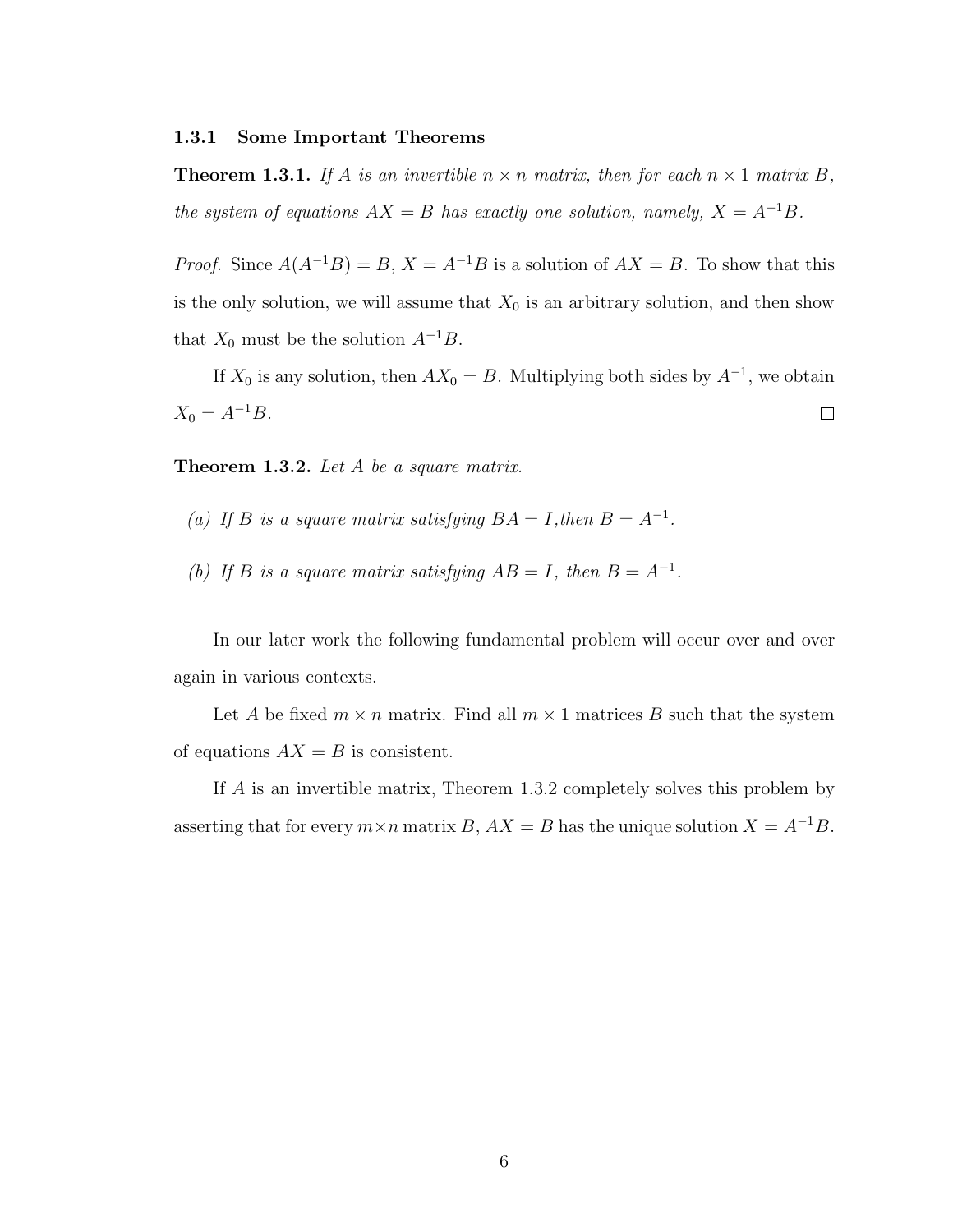### CHAPTER 2

#### DETERMINANTS

#### 2.1 THE DETERMINANT FUNCTION

We are all familiar with functions lilke  $f(x) = \sin x$  and  $f(x) = x^2$ , which associate a real number  $f(x)$  with a real value of the variable x. Since both x and  $f(x)$  assume only real values, such functions can be described as real-valued functions of a matrix variable, that is, functions that associate a real number  $f(X)$ with a matrix X.

Before we shall be able to define the determinant function, it will be necessary to establish some results concerning permutations.

**Definition.** A *permutation* of the set of integers  $\{1, 2, \ldots, n\}$  is an arrangement of these integers in some order without ommissions or repetitions.

**Example 2.1.1.** There are six different permutations of the set of integers  $\{1, 2, 3\}$ . These are

$$
(1,2,3)(2,1,3)(3,1,2) \tag{2.1}
$$

$$
(1,3,2)(2,3,1)(3,2,1) \tag{2.2}
$$

One convenient method of systematically listing permutations is to use a permutation tree. This method will be illustrated in our next example.

**Example 2.1.2.** List all permutations of the set of integers  $\{1, 2, 3, 4\}$ Solution. By drawing a permutation tree with each branch representing all four numbers, we see that there are a total of 24 possible permutations.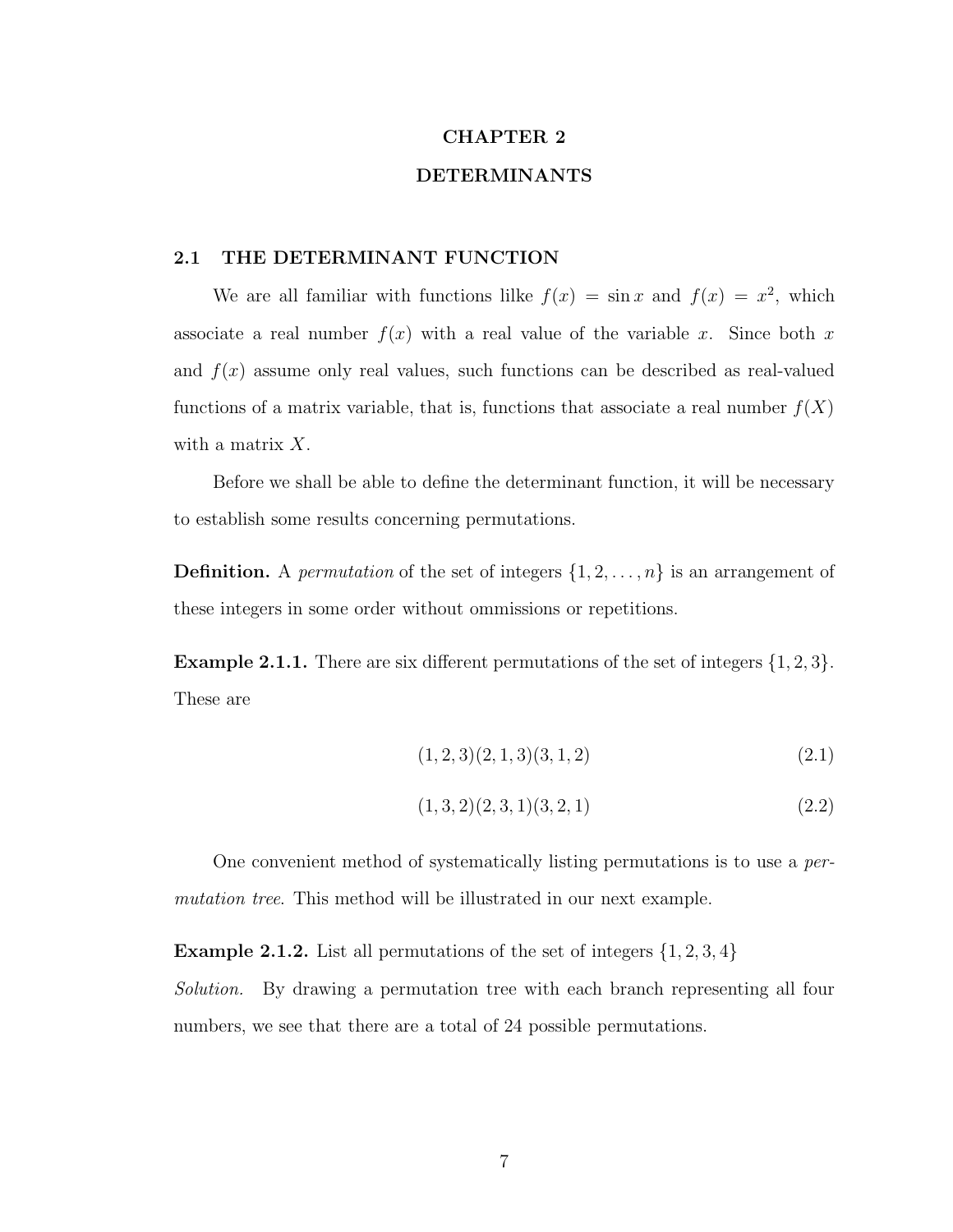#### 2.2 EVALUATING DETERMINANTS BY ROW REDUCTION

In this section we show that the determinant of a matrix can be evaluated by reducing the matrix to row-echelon form. This method is of importance since it avoids the lengthy computations involved directly applying the determinant definition.

We first consider two class of matrices whose determinants can be easily evaluated, regardless of the size of the matrix.

**Theorem 2.2.1.** If A is any square matrix that contains a row of zeros, then  $\det(A) = 0.$ 

**Theorem 2.2.2.** If A is an  $n \times n$  triangular matrix, then  $\det(A)$  is the product of the entries on the main diagonal; that is  $\det(A) = a_{11}a_{22} \cdots a_{mn}$ .

**Example 2.2.1.** Evaluate  $det(A)$  where

$$
A = \begin{bmatrix} 1 & 2 \\ 3 & 4 \end{bmatrix}
$$
 (2.3)

#### 2.2.1 Some Final Conclusions

It should be evident from the examples in this section that whenever a square matrix has two proportional rows (like the first and second rows of  $A$ ), it is possible to introduce a row of zeros by adding a suitable mutliple of one of these rows to the other. Thus, if a square matrix has two proportional rows, its determinant is zero.

In the next section we consider some examples of linear algebra functions expressed in table form – primarily to see the list of tables command works in Latex.

#### 2.3 PROPERTIES OF THE DETERMINANT FUNCTION

In this section we develop some of the fundamental properties of the determinant function. our work here will give us some further insight into the relationship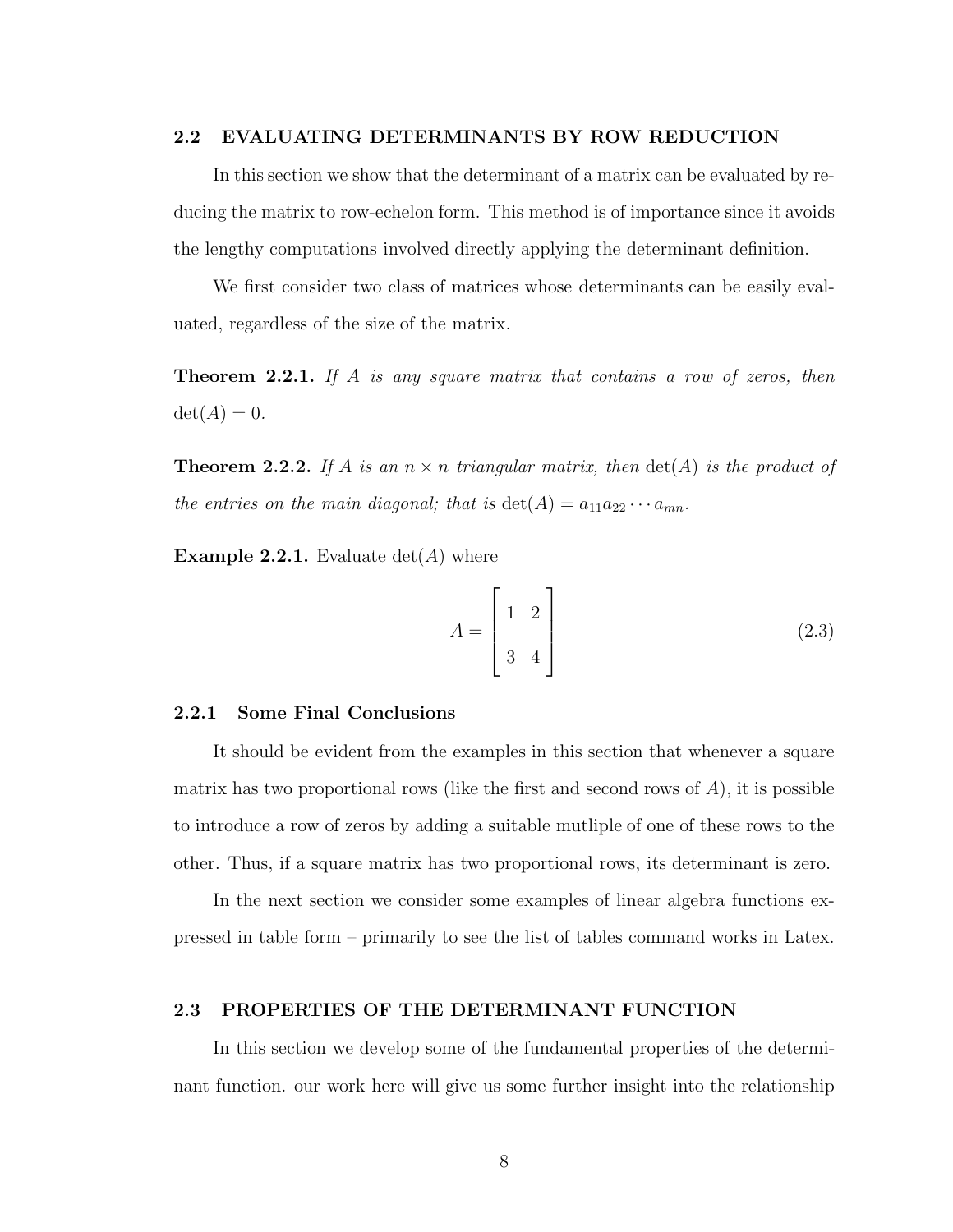between a square matrix and its determinant. One of the immediate consequences of this material will be an important determinant test for the invertibility of a matrix

| Function    |      | 2     | З    |
|-------------|------|-------|------|
| Value       | 2.45 | 34.12 | 1.00 |
| Determinant |      |       |      |
| Inverse     |      |       |      |

Consider Table 2.1 and its implications in the area of linear algebra.

Table 2.1. An example table showing how centering works with extended captioning.

It should be evident from the examples in this section that whenever a square matrix has two proportional rows (like the first and second rows of  $A$ ), it is possible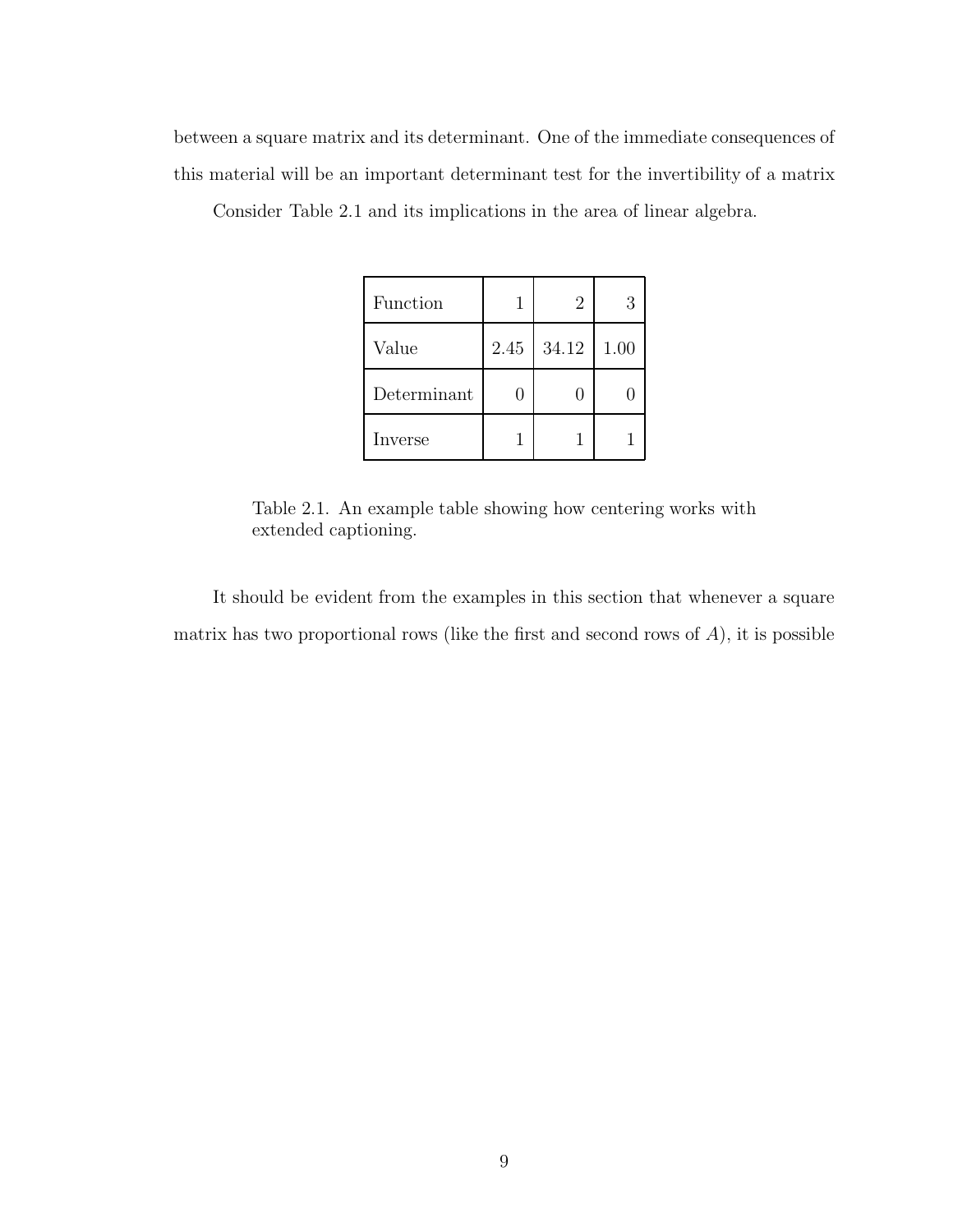to introduce a row of zeros by adding a suitable mutliple of one of these rows to the other. Thus, if a square matrix has two proportional rows, its determinant is zero.

We hope this has given some insights into the basics of linear algebra and its impact on the world around us. We leave you now with two encapsulated postscript graphs which illustrate the main points discussed in this paper.



Figure 2.1. An encapsulated postscript file.



Figure 2.2. A second encapsulated postscript file.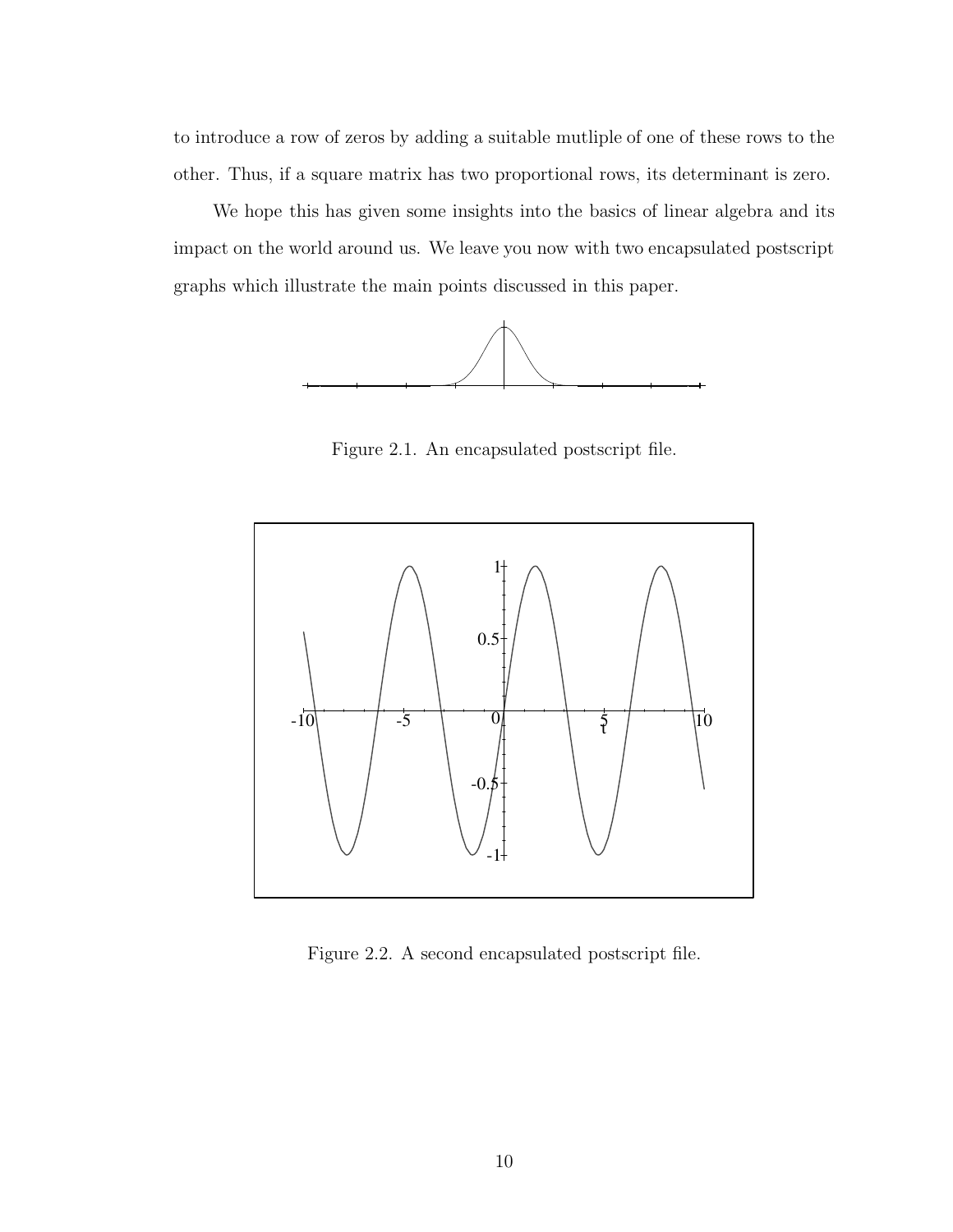# CHAPTER 3 EXAMPLES

Some examples of the definitions found in the file ps-defs.tex follow below.

Here are examples of how you can use equation numbers with multiple line equations.

$$
(f + (g + h))(a) = f(a) + (g + h)(a)
$$
  
=  $f(a) + (g(a) + h(a))$  (3.1)  
=  $(f(a) + g(a)) + h(a)$   
=  $(f + g)(a) + h(a)$   
=  $((f + g) + h)(a)$  (3.2)

$$
(f + (g + h))(a) = f(a) + (g + h)(a)
$$
  
=  $f(a) + (g(a) + h(a))$   
=  $(f(a) + g(a)) + h(a)$  (3.3)  
=  $(f + g)(a) + h(a)$   
=  $((f + g) + h)(a)$   
 $(f + (g + h))(a) = f(a) + (g + h)(a)$   
=  $f(a) + (g(a) + h(a))$   
=  $(f(a) + g(a)) + h(a)$   
=  $(f + g)(a) + h(a)$   
=  $((f + g) + h)(a)$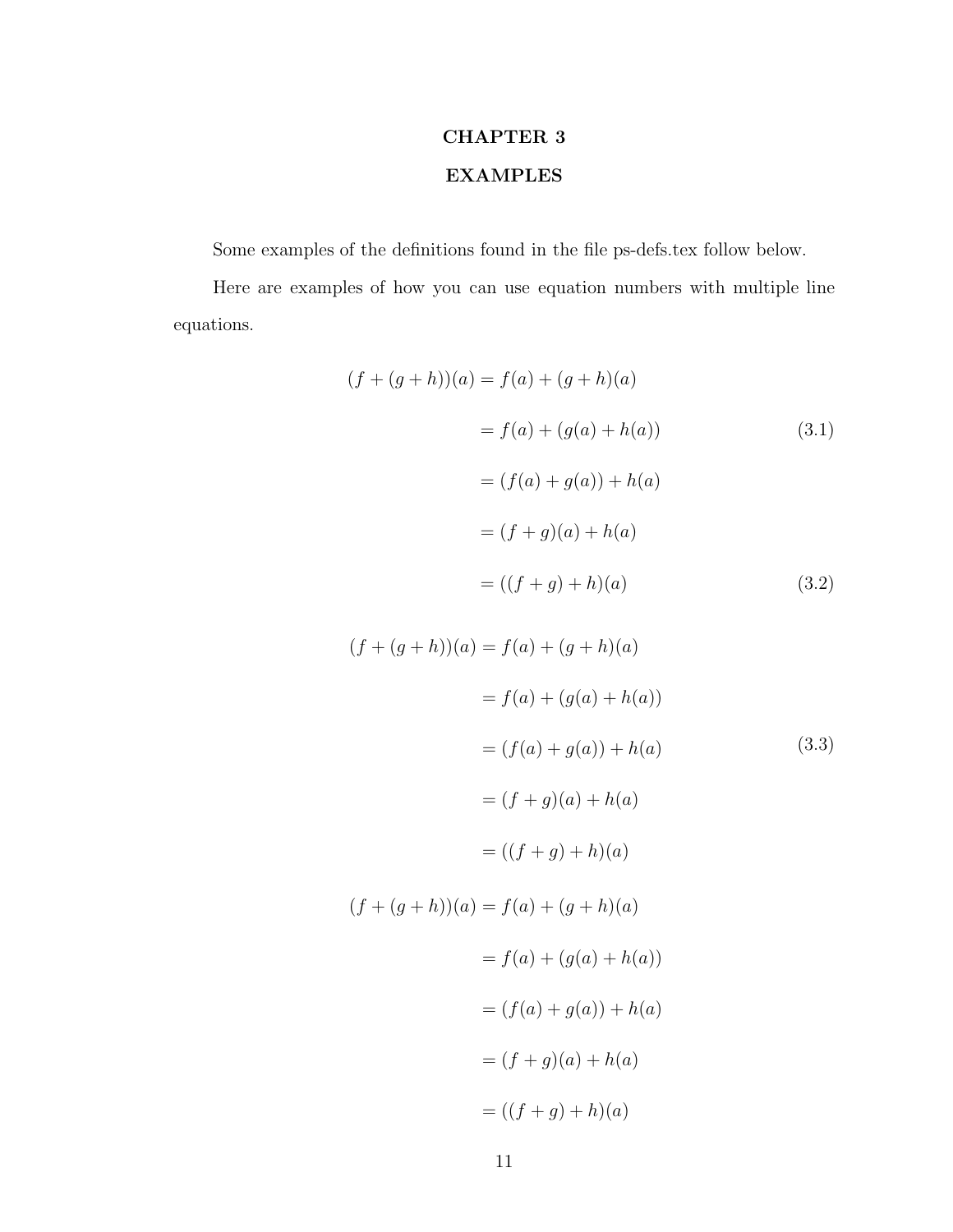Below is a figure which shows how to line up small figures on multiple lines. The .dvi version is immediately below. The .pdf version may be found underneath the complete figure and commented out. If you exchange the sections commented out, then you can compile a .pdf file.



Figure 3.1. Two rows of graphics: (a) Square (b) Circle (c) Rectangle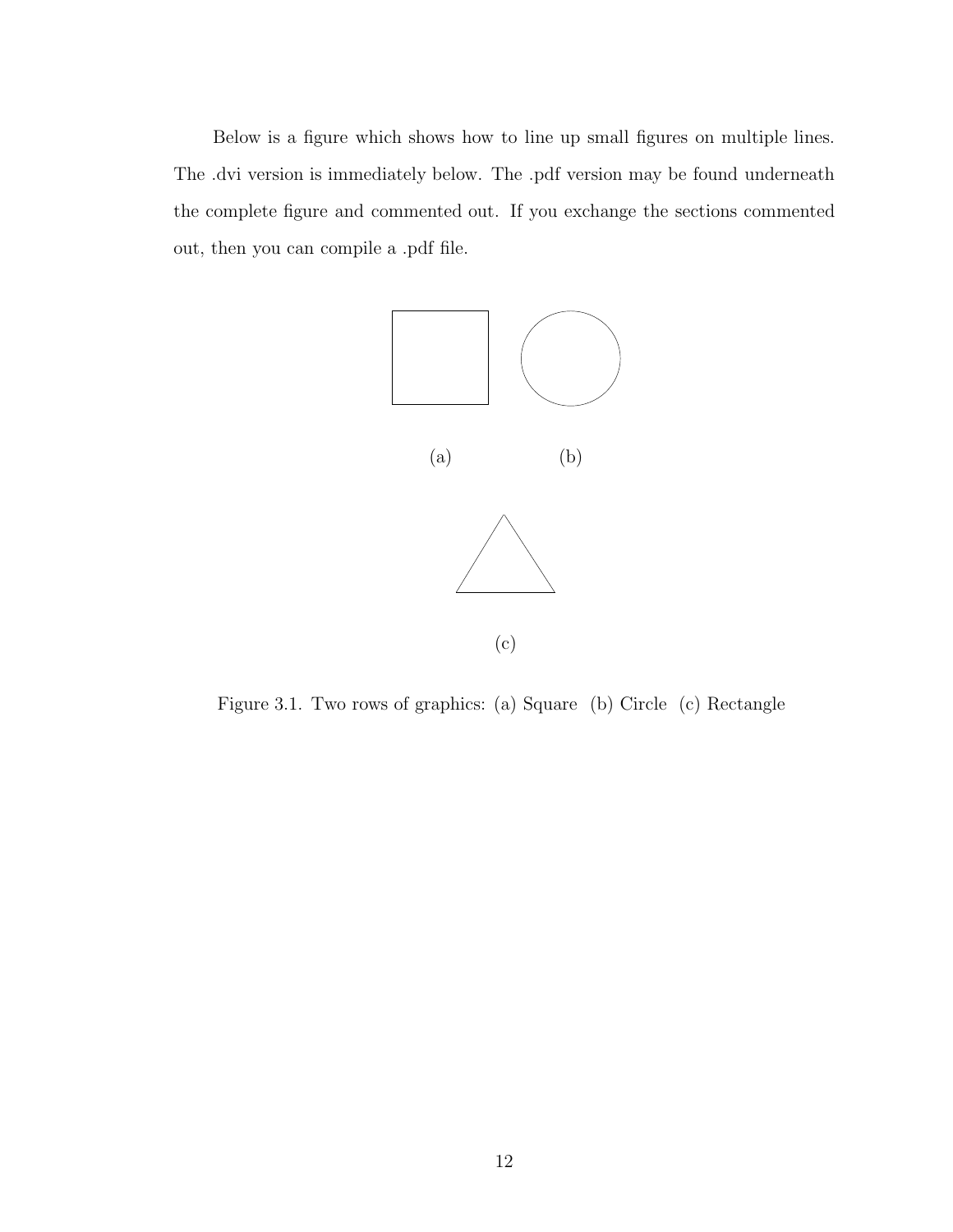Three figures across the page requires fairly small figures to fit within the Graduate School margins.



Figure 3.2. Three rows of graphics:  $(a)-(c)$  Squares.  $(d)-$ (f) Circles. (g)–(i) Ovals.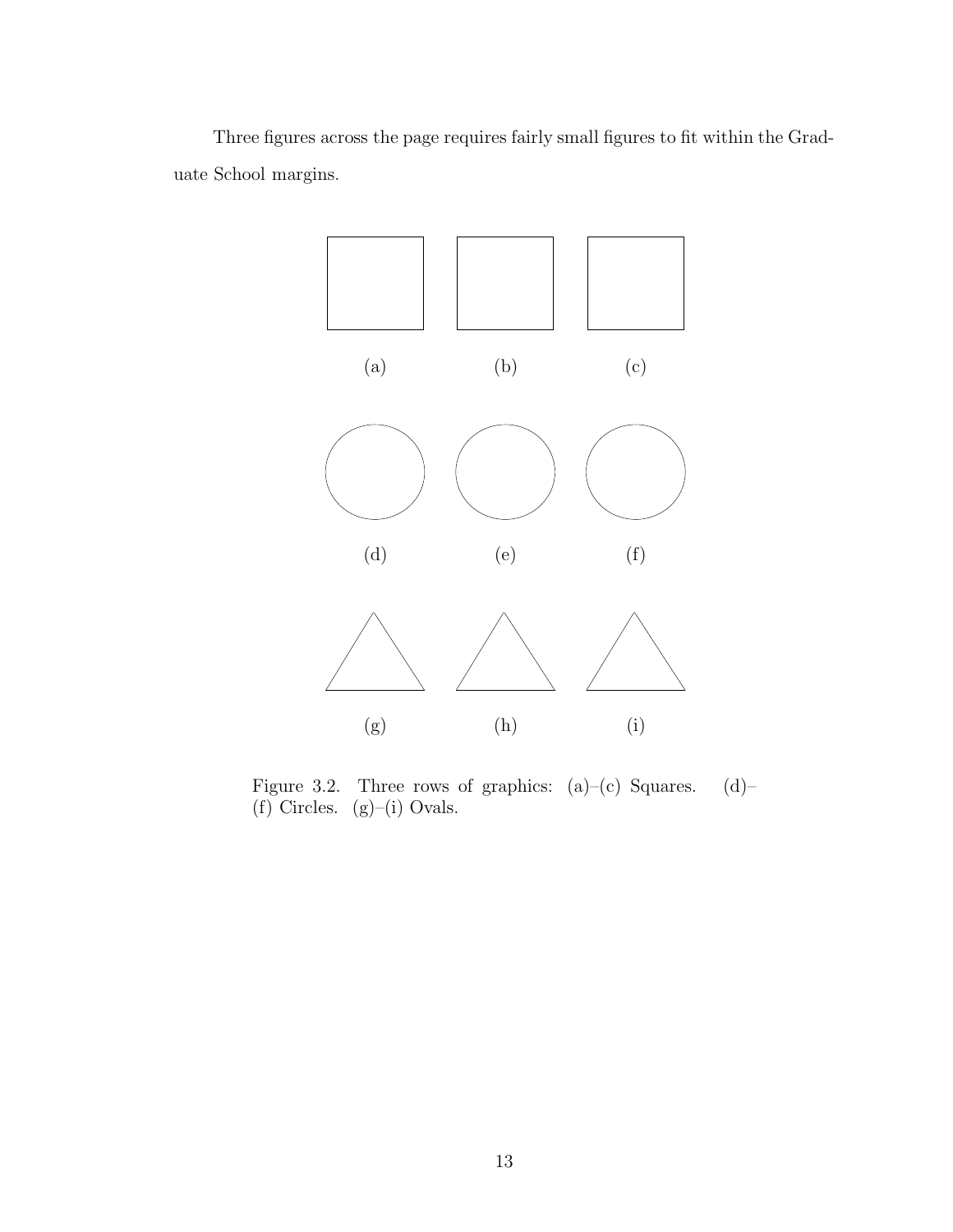The verbatim environment can be useful when using data from a spreadsheet as is done below.

|      |        | X, TRUE_SUR, MSE SIM, MSE ZHAO, MSE JIAN, MSE PZHAO, MSE PJIAN |         |         |         |         |
|------|--------|----------------------------------------------------------------|---------|---------|---------|---------|
| 0.0  | 0.7520 | 0.03864                                                        | 0.01407 | 0.01407 | 0.01180 | 0.01223 |
| 4.0  | 0.7273 | 0.04079                                                        | 0.01675 | 0.01675 | 0.01479 | 0.01551 |
| 8.0  | 0.7035 | 0.04203                                                        | 0.01923 | 0.01923 | 0.01675 | 0.01817 |
| 12.0 | 0.6524 | 0.04581                                                        | 0.02157 | 0.02135 | 0.01932 | 0.02043 |
| 16.0 | 0.6029 | 0.05146                                                        | 0.02345 | 0.02266 | 0.02304 | 0.02320 |
| 20.0 | 0.5551 | 0.05343                                                        | 0.02498 | 0.02393 | 0.02627 | 0.02509 |
| 24.0 | 0.5089 | 0.05449                                                        | 0.02677 | 0.02453 | 0.02936 | 0.02641 |
| 28.0 | 0.4641 | 0.05706                                                        | 0.02901 | 0.02442 | 0.03315 | 0.02722 |
| 32.0 | 0.4209 | 0.05719                                                        | 0.02910 | 0.02341 | 0.03558 | 0.02776 |
| 36.0 | 0.3790 | 0.05656                                                        | 0.02974 | 0.02229 | 0.03745 | 0.02667 |
| 40.0 | 0.3385 | 0.05518                                                        | 0.02940 | 0.02119 | 0.03864 | 0.02618 |
| 44.0 | 0.2994 | 0.05344                                                        | 0.02989 | 0.02054 | 0.03928 | 0.02531 |
| 48.0 | 0.2615 | 0.04950                                                        | 0.02803 | 0.01906 | 0.03855 | 0.02414 |
| 52.0 | 0.2249 | 0.04582                                                        | 0.02712 | 0.01812 | 0.03849 | 0.02229 |
| 56.0 | 0.1895 | 0.04101                                                        | 0.02454 | 0.01578 | 0.03632 | 0.01918 |
| 60.0 | 0.1552 | 0.03564                                                        | 0.02282 | 0.01315 | 0.03372 | 0.01629 |
| 64.0 | 0.1220 | 0.03216                                                        | 0.02124 | 0.00997 | 0.03188 | 0.01391 |
| 68.0 | 0.0900 | 0.02420                                                        | 0.01730 | 0.00688 | 0.02551 | 0.01070 |
| 72.0 | 0.0590 | 0.01592                                                        | 0.01254 | 0.00363 | 0.01811 | 0.00622 |
| 76.0 | 0.0290 | 0.00865                                                        | 0.00838 | 0.00110 | 0.00886 | 0.00368 |

Figure 3.3. Use of verbatim environment

On the following page is an example of how to rotate text that is too long to fit within the horizontal margins that are required.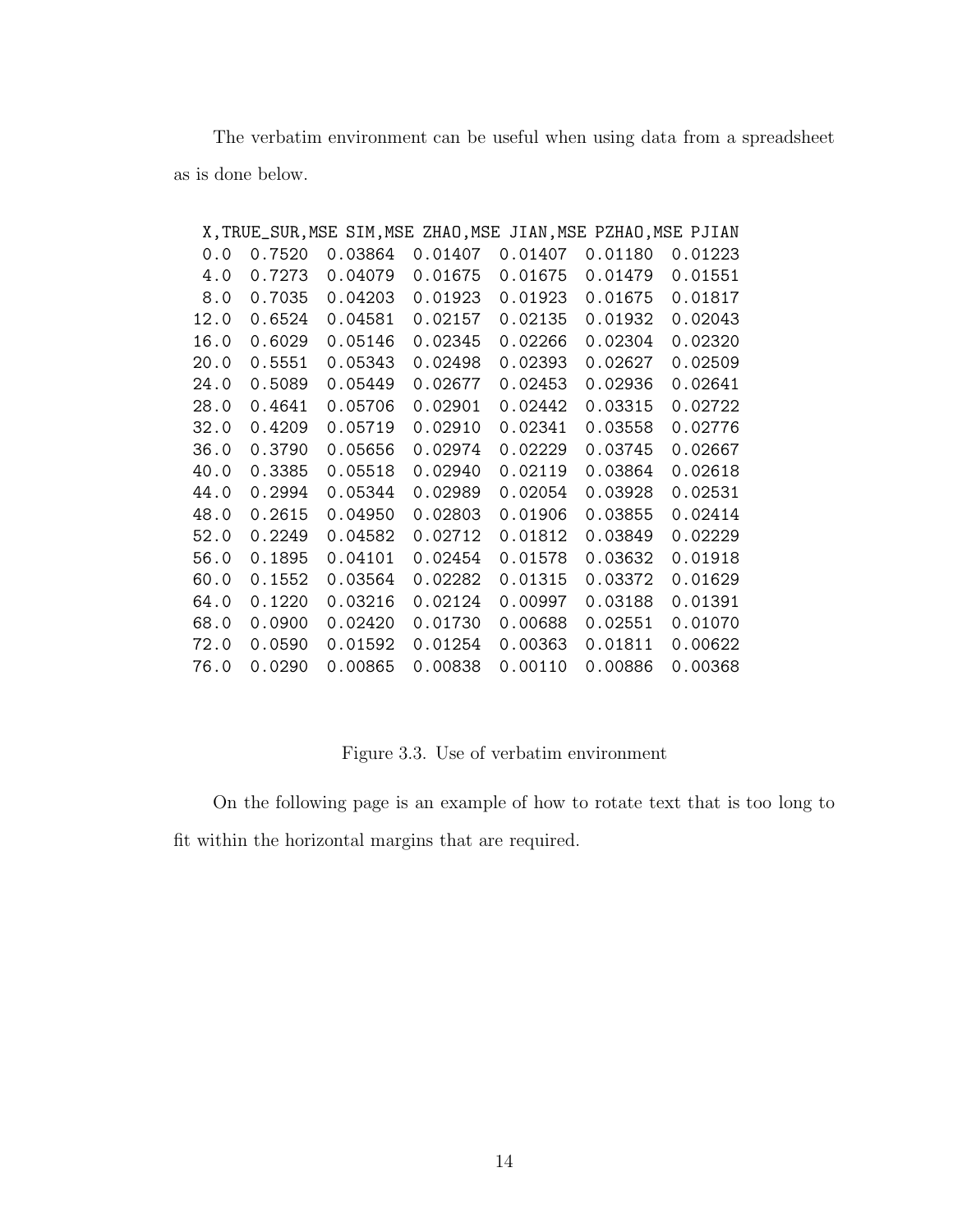



Figure 3.4. Matrix Rotated 90 degrees. Figure 3.4. Matrix Rotated 90 degrees.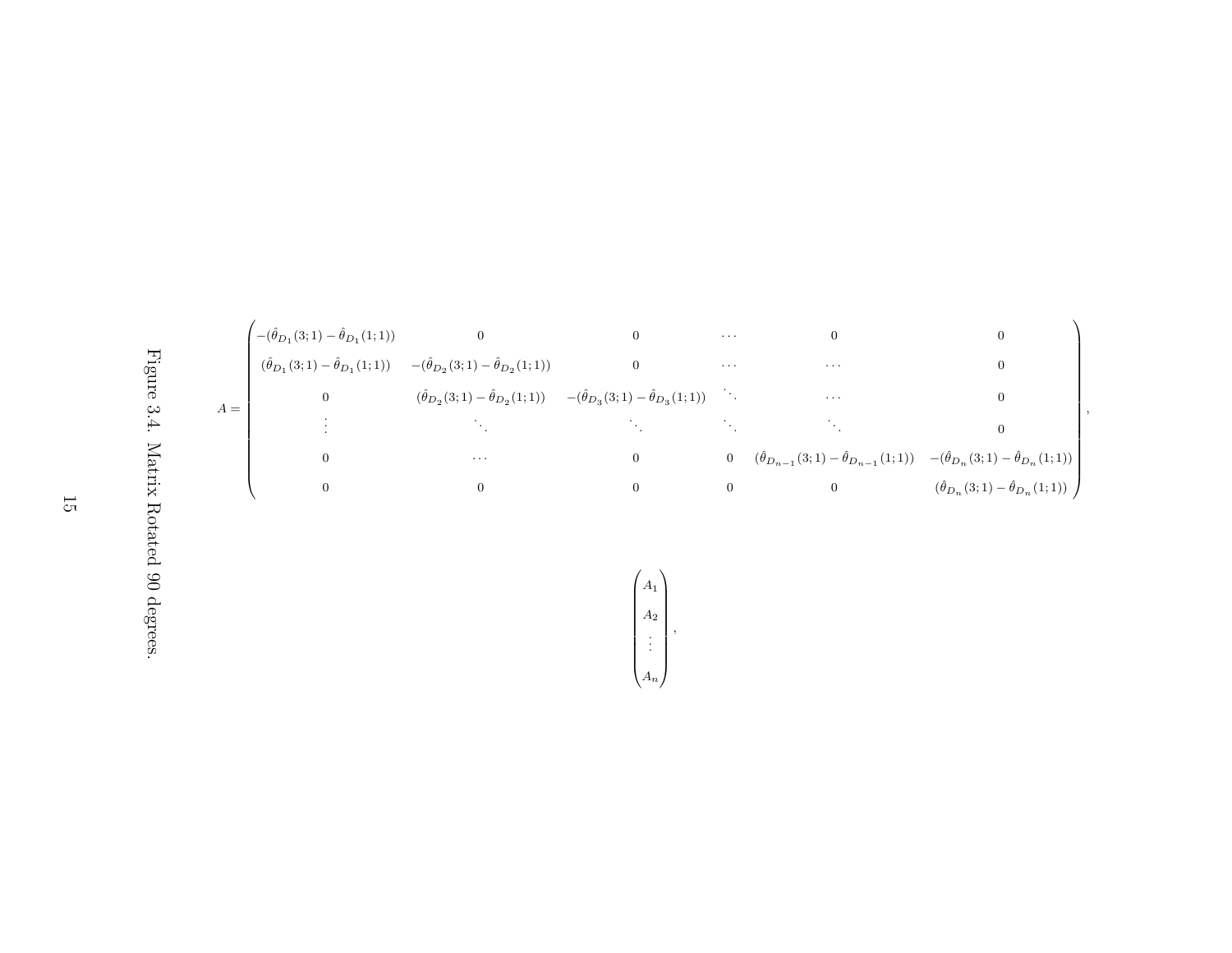#### REFERENCES

- [1] Anton, H., Elementary Linear Algebra, John Wiley & Sons, New York, 1977.
- [2] Huang, X. and Krantz, S.G., On a problem of Moser, Duke Math. J. **78** (1995), 213–228.
- [3] Kellog, O.D., Harmonic functions and Green's integral, Trans. Amer. Math. Soc. 13 (1912), 109–132.
- [4] Kruzhilin, N.G., Local automorphisms and mappings of smooth strictly pseudoconvex hypersurfaces, (Russian), Dokl. Akad. Nauk SSSR 271 (1983), 280–282.
- [5] Macdonald, I.G., Symmetric Functions and Hall Polynomials, Second edition, Clarendon, Oxford, 1995.
- [6] Rasulov, K.M., Dokl. Akad. Nauk SSSR 252 (1980), 1059–1063; English transl. in Soviet Math. Dokl. 21 (1980).
- [7] Rasulov, K.M., Dokl. Akad. Nauk SSSR 270 (1983), 1061–1065; English transl. in Soviet Math. Dokl. 27 (1983).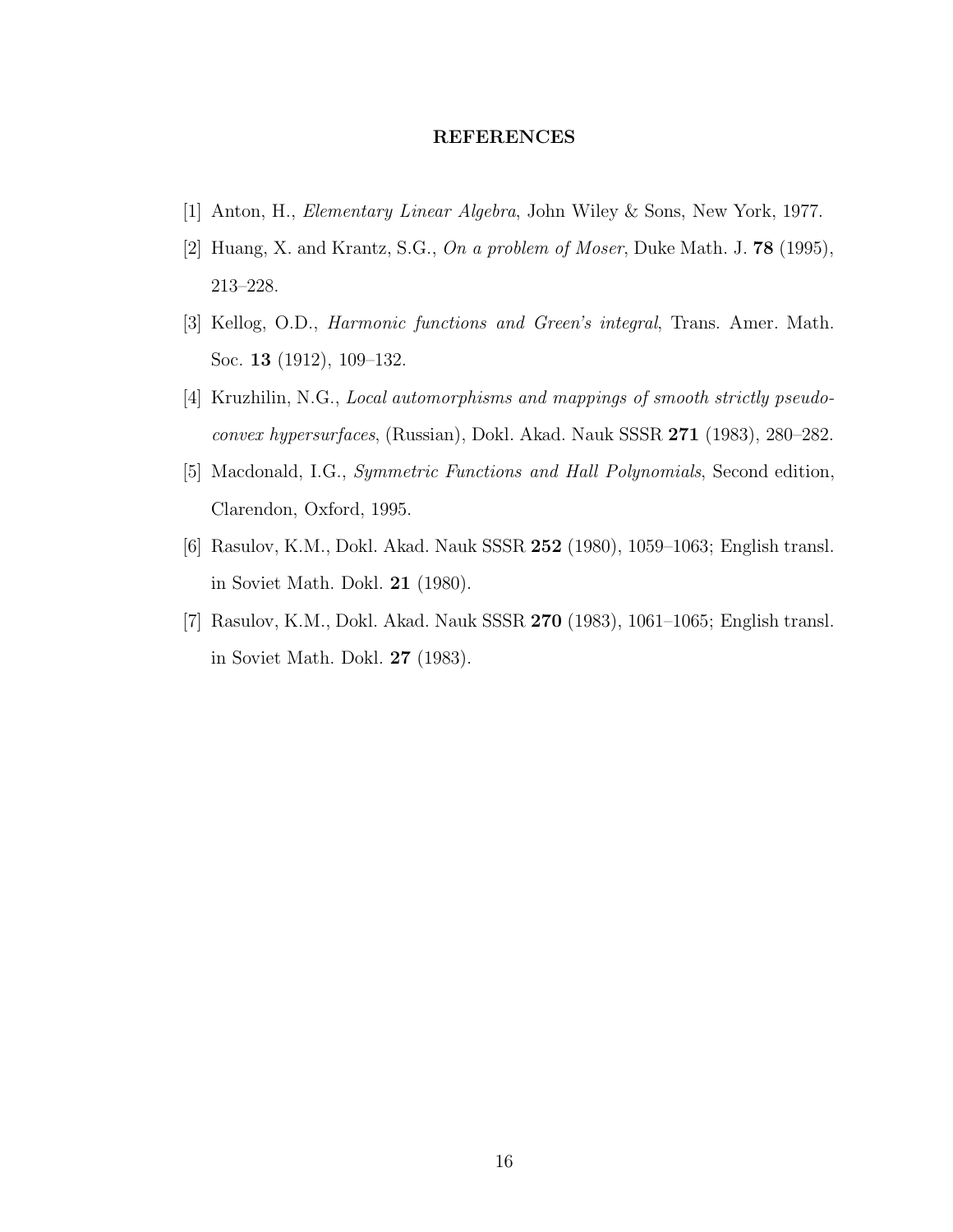APPENDICES

 $^{**}$ (No Page Number)\*\*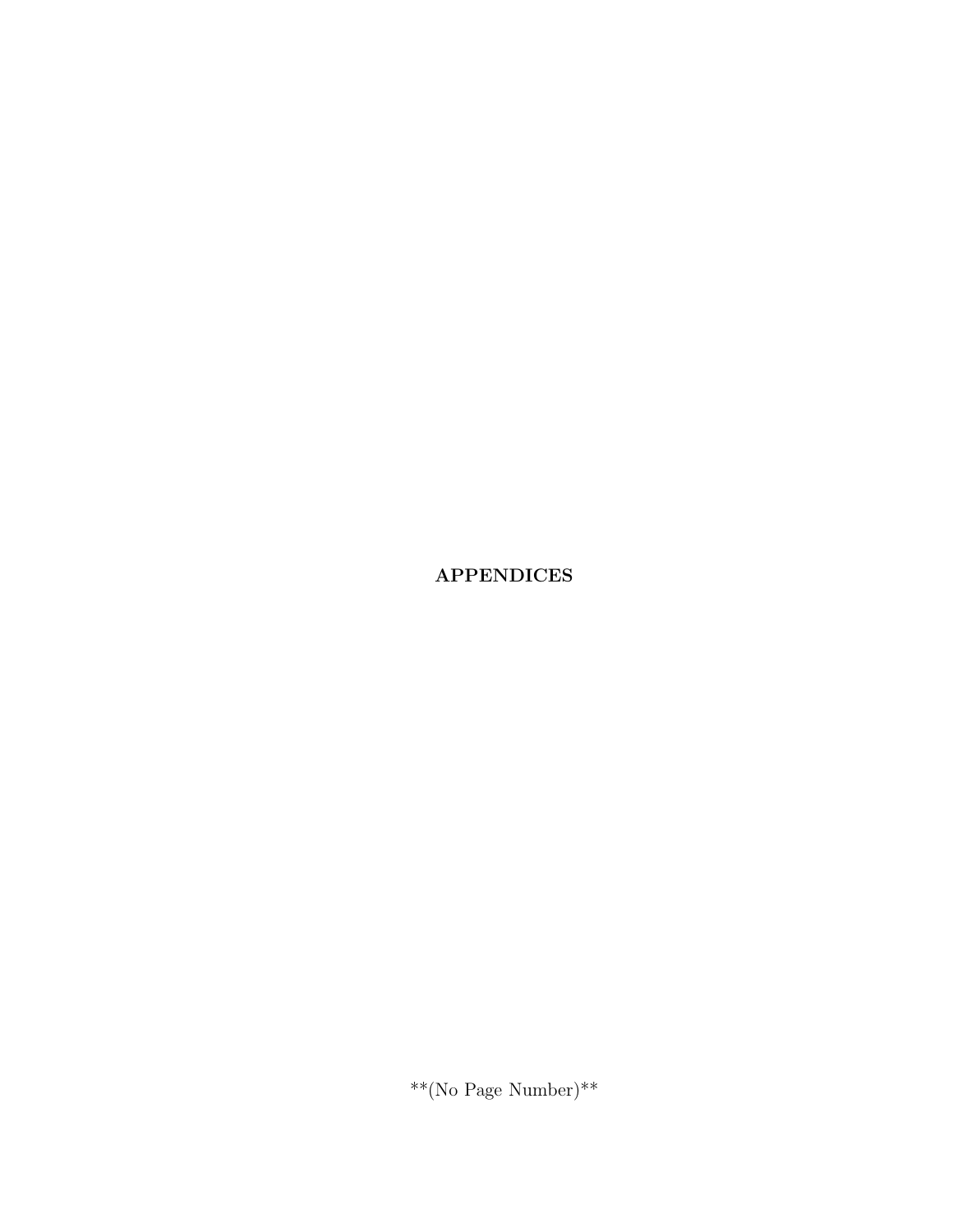## APPENDIX I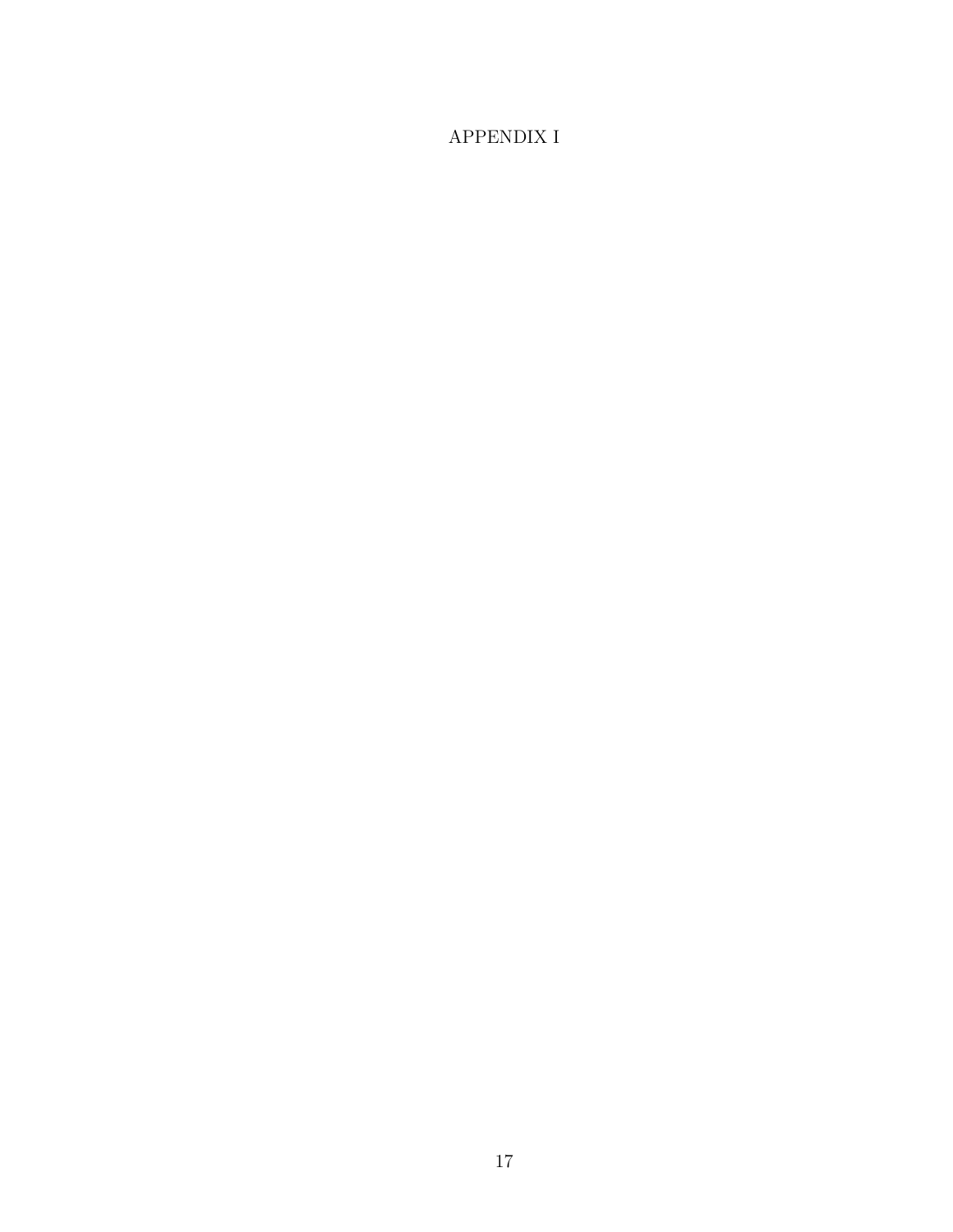## APPENDIX II